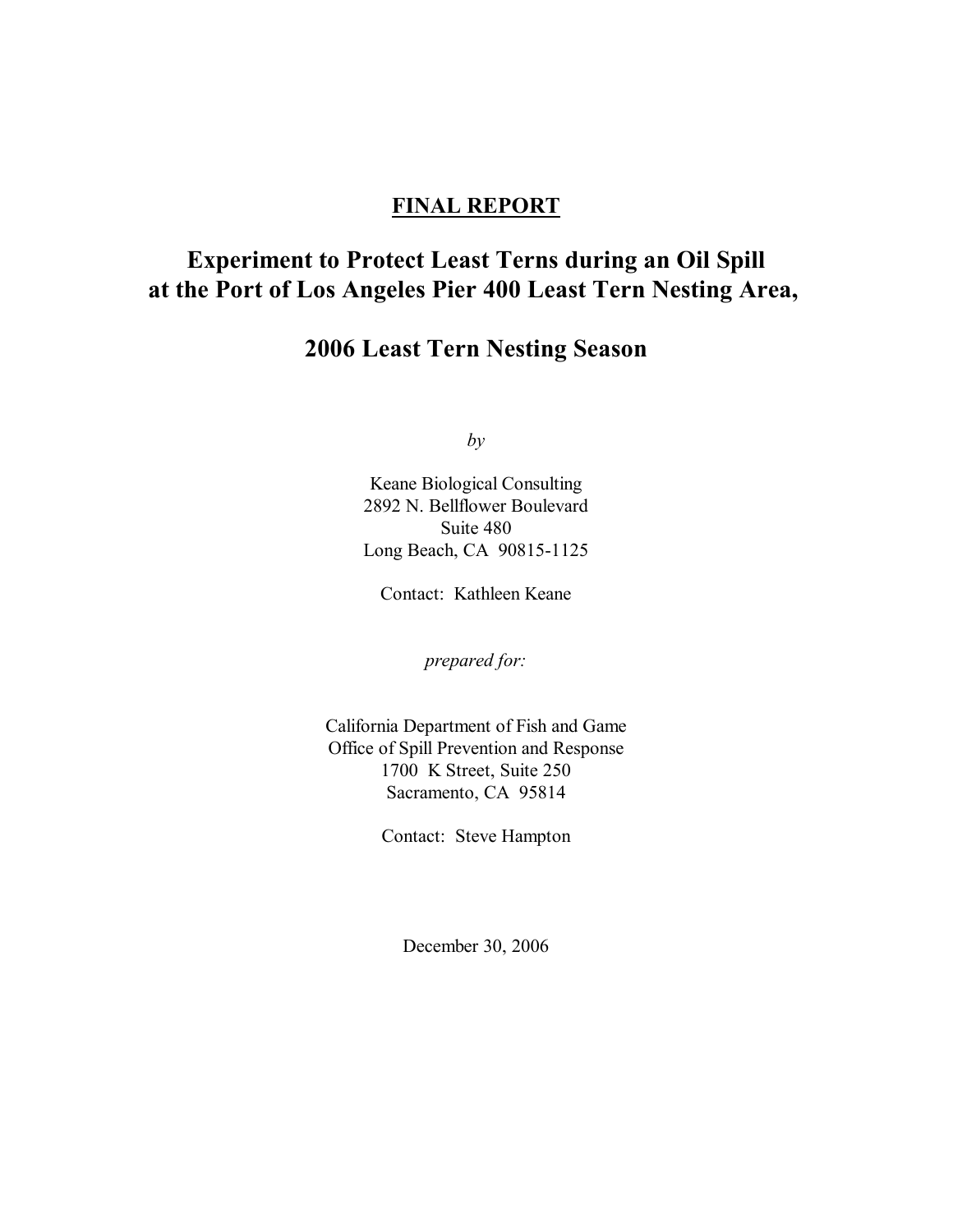## **ABSTRACT**

The California Least Tern, a small seabird that nests at more than 30 protected nesting sites along the California coast from San Francisco Bay to the U.S.-Mexico border, is federally and statelisted as an endangered species. It forages for small (three inches in length or less) bait fish such as anchovies and topsmelt that it obtains from near-shore waters, harbors, bays and estuaries.

The California Least Tern (CLT) population has recovered from its pre-listing numbers of less than 600 to well over 6,000 nesting pairs. However, nesting is highly concentrated at only a few nesting sites. Thus, an oil spill near one of these sites could result in substantial CLT mortality. In light of this fact, the California Department of Fish and Game Office of Oil Spill Prevention and Response (CDFG-OSPR) requested a study that could determine whether CLT could be lured away from preferred foraging areas with the use of an artificial food source (fish-stocked pools). Anecdotal evidence of CLT use of such pools stocked with mosquito fish has been observed in previous years.

Thus, CDFG-OSPR contracted with Keane Biological Consulting (KBC) to design and conduct an experiment at the Los Angeles Harbor CLT nesting site to answer the following questions:

- 1) Does the creation of an artificial food source attract CLT to the extent that their foraging is reduced at known, preferred foraging areas?
- 2) How much is CLT foraging at known, preferred foraging areas reduced?
- 3) Can CLT be lured away from known, preferred foraging areas for three consecutive days?
- 4) Will the experiment work with a simple backyard pool, such as can be quickly purchased at a local department store?
- 5) Will the experiment work using readily available fish (e.g. mosquito fish or anchovies from bait barges?)
- 6) How many pools and how many fish are needed to feed a specified number of CLT?

Results of the experiment are summarized below:

- 1) some CLT will use the pools and successfully obtain fish from the pools.
- 2) the pools with clear water were not as attractive to CLT as those with a heavy growth of green algae. Little foraging was observed over the pools where, to humans, the fish were clearly visible. Perhaps the fish don't see the terns as predators as easily if the water is murky and thus don't swim to the bottom of the pool with terns overhead. However, although only one CLT dive was observed in the non-murky pool, little CLT interest (hovering above the pool) was observed, so the dark color of the water or background may be a factor.
- 3) Size matters. There was more interest in the large (10-ft diameter) murky pool than the smaller (8-ft diameter) murky pool.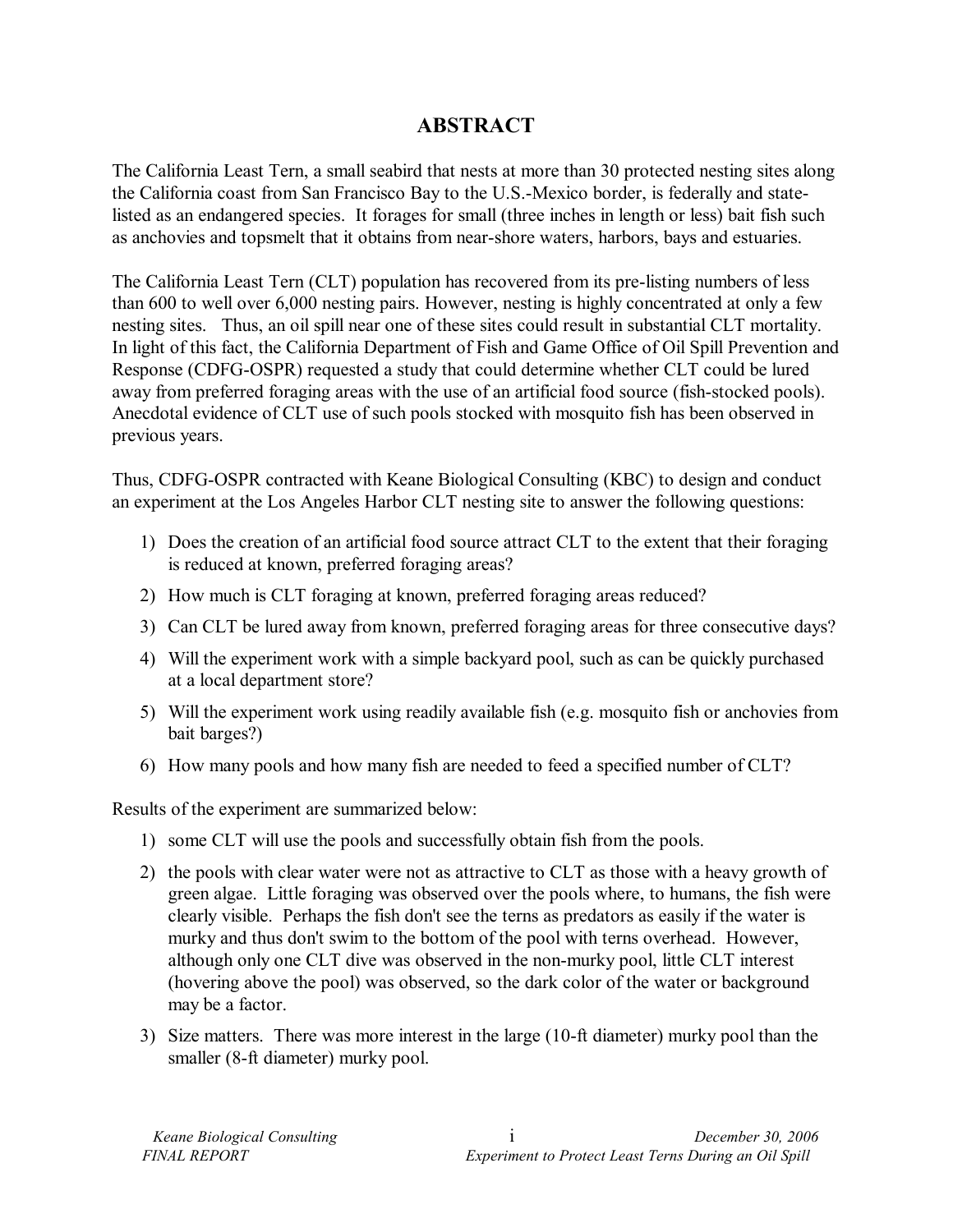4) the intensity of foraging never exceeded more than about 5 dives per a 10-minute period. Thus, in the event of an oil spill, they would not be successful in diverting large numbers of CLT away from oil spill areas. However, during an oil spill in preferred foraging areas which in turn affects the availability of CLT prey, it's possible the pools would become more heavily used.

Thus, regarding the above questions:

- 1) Does the creation of an artificial food source attract CLT to the extent that their foraging is reduced at known, preferred foraging areas (PFAs)? NO
- 2) How much is CLT foraging at reduced at PFAs? NOT NOTICEABLY
- 3) Can CLT be lured away from PFAs for three consecutive days? NO
- 4) Will the experiment work with a simple backyard pool that can be easily and quickly purchased at a local department store? YES, BUT OTHER OPTIONS SHOULD BE EXPLORED IN FUTURE STUDIES
- 5) Will the experiment work using readily available fish (e.g. mosquito fish) YES (or anchovies from bait barges)? WE DID NOT TRY ANCHOVIES BECAUSE THEY ARE NOT AS READILY AND CONSISTENTLY AVAILABLE
- 6) How many pools and how many fish are needed to feed a specified number of CLT? UNKNOWN. However, if each CLT requires approximately 20 fish per day (this is an estimate—energetic needs of CLT have not yet been studied) and there are 900 pairs (or 1800 individuals) of CLT nesting at the Pier 400 nesting site, approximately 16,000 fish per day would be required to artificially feed CLT at that nesting site, prior to chick hatching.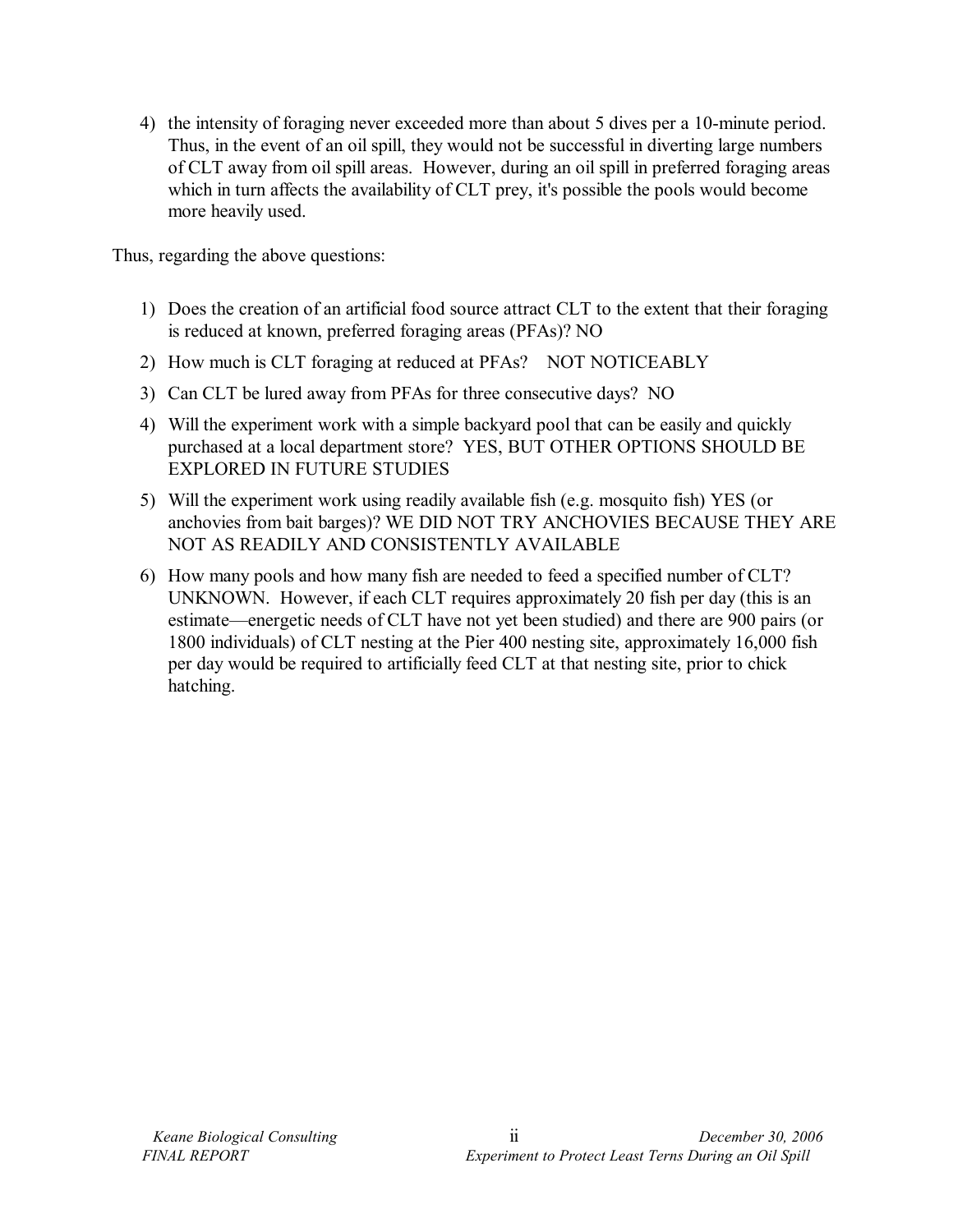#### **Table of Contents and List of Figures and Tables Experiment to Protect Least Terns during an Oil Spill At the Port of Los Angeles Pier 400 Least Tern Nesting Area, 2006 Least Tern Nesting Season**

### **TABLE OF CONTENTS**

| 1.0<br>1  | <b>INTRODUCTION</b>                          |
|-----------|----------------------------------------------|
| 1.1<br>1  | California Least Tern Nesting                |
| 1.2<br>1  | California Least Tern Foraging               |
| 1.3<br>3  | Purpose and Need for Experiment              |
| 2.0<br>5  | <b>STUDY METHODS</b>                         |
| 2.1<br>5  | Foraging Surveys at Preferred Foraging Areas |
| 2.2<br>7  | Planning the Experiment                      |
| 2.3<br>8  | Setting up the Experiment                    |
| 2.4<br>10 | Conducting the Experiment                    |
| 3.0<br>11 | <b>RESULTS AND DISCUSSION</b>                |
| 4.0<br>14 | <b>RECOMMENDATIONS</b>                       |
| 5.0<br>15 | <b>ACKNOWLEDGEMENTS</b>                      |
| 6.0<br>15 | <b>LITERATURE CITED</b>                      |

# **List of Figures**

| Figure 1. Los Angeles Harbor and Location of Pier 400 California Least Tern Nesting Site |    |    |
|------------------------------------------------------------------------------------------|----|----|
| Figure 2. Percent of Total Statewide California Least Tern Nesting Population in 2005    |    |    |
| Figure 3. Preferred Foraging Area Stations and Transit Flight Stations                   |    | 5. |
| Figure 4. Setting up the Experiment, Small pools                                         |    |    |
| Figure 5. Large Pool and Offshore Pool                                                   | 10 |    |

| Keane Biological Consulting |
|-----------------------------|
| <i>FINAL REPORT</i>         |

 *Keane Biological Consulting* iii *December 30, 2006 Experiment to Protect Least Terns During an Oil Spill*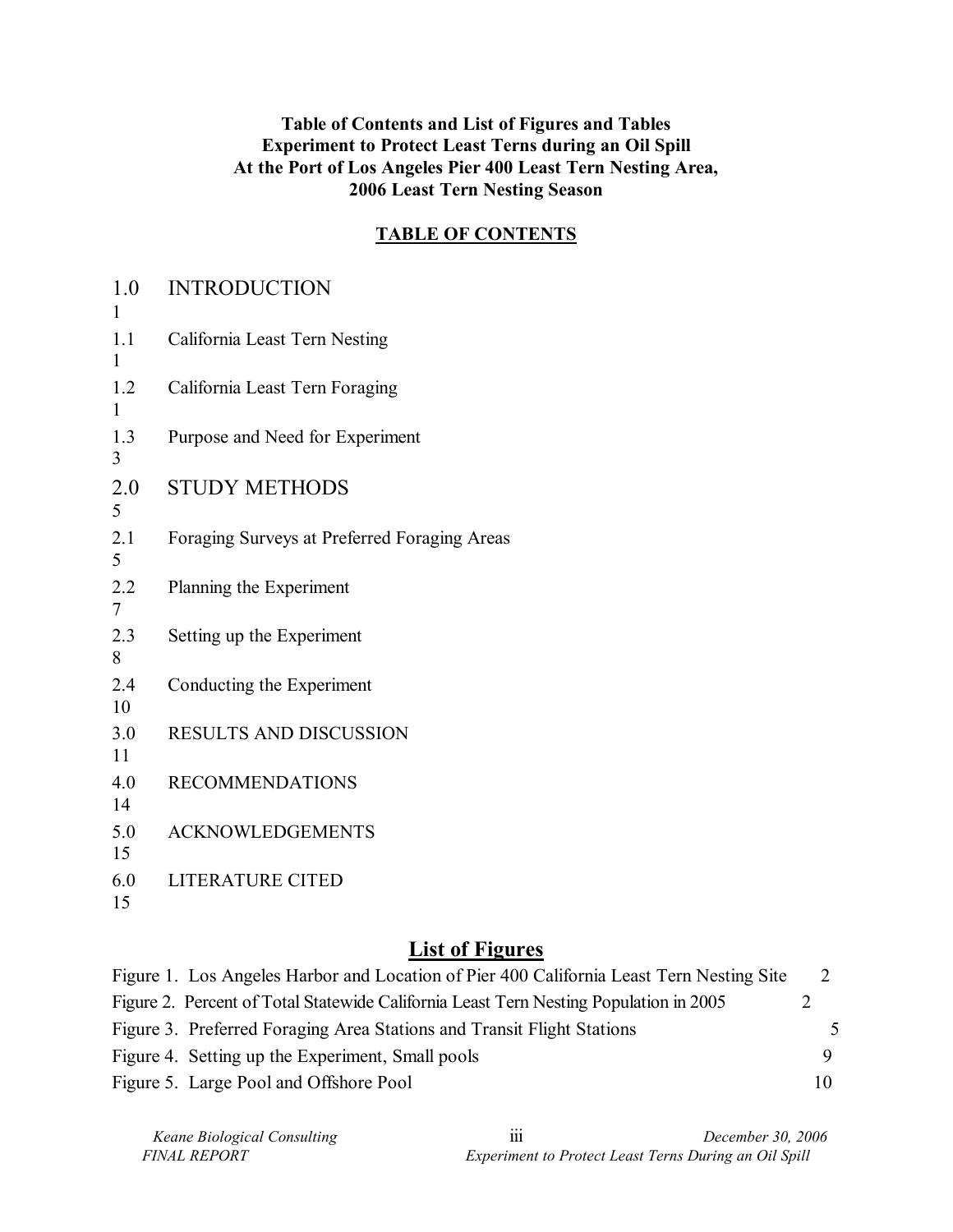| Figure 6. Foraging Dive into Small Pool           |    |
|---------------------------------------------------|----|
| Figure 7. Algae Growth into Small Pool            | 12 |
| Figures 8a and 8b. Foraging Dives into Large Pool |    |

# **List of Tables**

| Table 1. CLT Foraging Dives at Experimental Pools        |    |
|----------------------------------------------------------|----|
| Table 2a. CLT Foraging Dives at PFAs prior to Experiment |    |
| Table 2b. CLT Foraging Dives at PFAs after Experiment    |    |
| Table 3a. CLT Transit Flights Before Experiment          |    |
| Table 3b. CLT Transit Flights After Experiment           | 13 |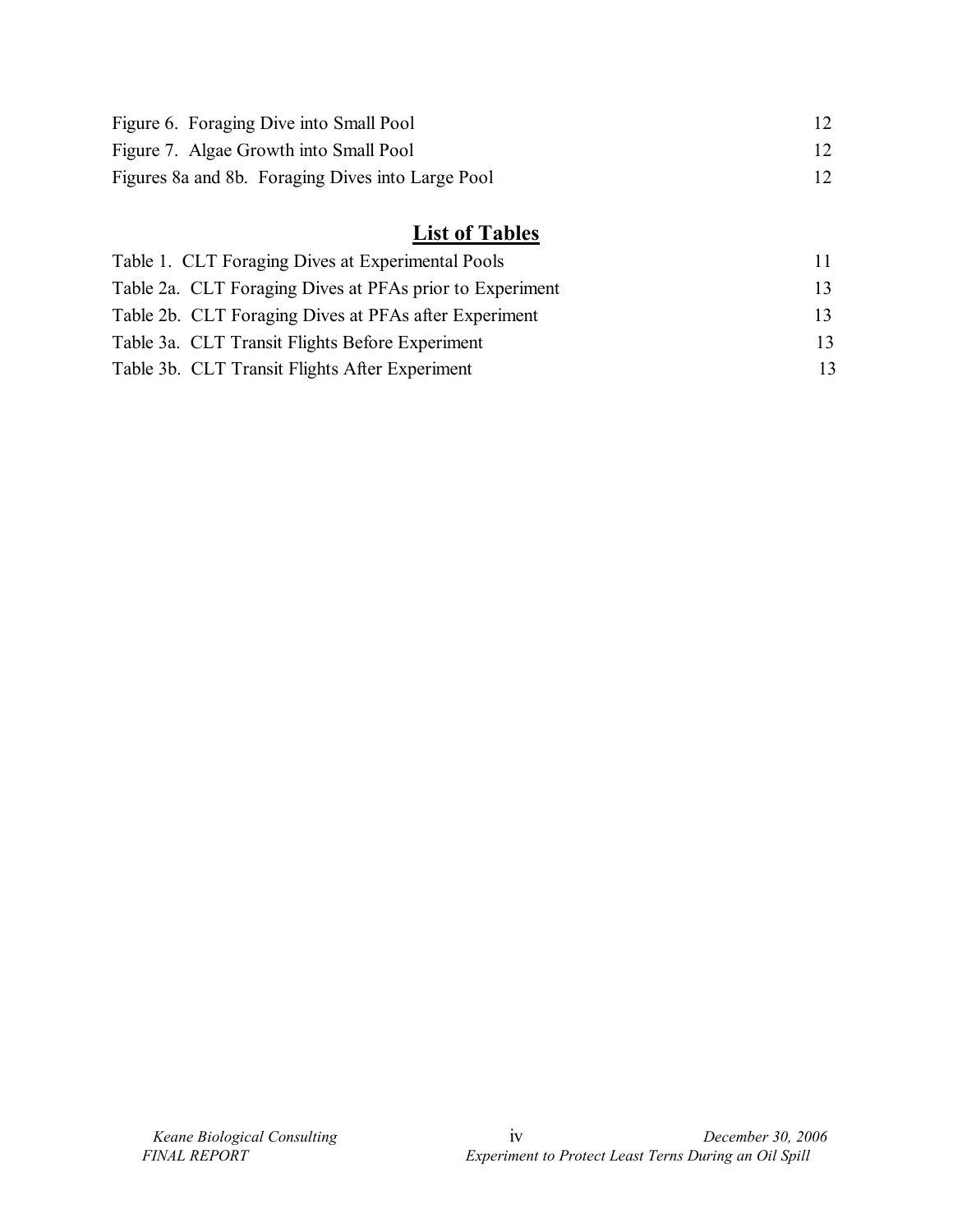# **1.0 INTRODUCTION**

#### **1.1 California Least Tern Nesting**

The California Least Tern (*Sternula<sup>1</sup>* antillarum browni<sup>2</sup>), listed as endangered under the federal Endangered Species Act in 1970 and the California Endangered Species Act 1971, is a small, colonially-nesting seabird that breeds from April through August in several coastal locations from San Francisco, California to Baja California, Mexico (Massey 1974). The California nesting population has increased from approximately 60 nesting pairs at listing to over 7,000 pairs in 2006 (CDFG unpublished data).

California Least Tern (CLT) breeding occurs at over 36 nesting sites in California, including the Los Angeles Harbor (LAH), the study site for this experiment (Figure 1). The LAH is the location of one of only two CLT nesting sites in Los Angeles County, while there are over twenty sites in San Diego County, six in Orange County and five in Ventura County. The Los Angeles Harbor Department, manager of the LAH, is required, per a Memorandum of Agreement with the United States Fish and Wildlife Service (USFWS), California Department of Fish and Game (CDFG), to protect a 15-acre nesting site for CLT.

Along with the statewide increase, CLT numbers at the LAH grew substantially following the creation of a new nesting site at Pier 400 (Figure 1), a 565-acre container terminal completed in 2005. Prior to 1997, the LAH annual nesting population averaged 42 pairs (4.3% of the California population) but thereafter averaged 556 pairs (9.3%), and in 2006, nearly 18% of the California CLT population nested at the LAH (Keane 2006). The CLT population is otherwise highly concentrated, with the majority nesting at just seven of the approximately 36 nesting sites statewide (Figure 2).

#### **1.2 California Least Tern Foraging**

The CLT feeds in both saltwater and freshwater habitats on small (10 cm or less) prey fish, including Northern Anchovy (*Engraulis mordax*), Topsmelt (*Atherinops affinis*), Jacksmelt (*A. californiensis*), Shiner Perch (*Cymatogaster aggregata*), Rough Silversides (*Membras martinica*), Flat Croaker (*Leiostomus xanthurus*), Deep-body Anchovy (*Anchoa compressa*) and Slough Anchovy (*A. delicatissima*) anchovies, among other species (Atwood and Kelly 1984). CLT are also known to eat freshwater species including Killifish (*Fundulus parvipinnis*) and mosquito fish (*Gambusia affinis*) (U.S. Fish and Wildlife Service [USFWS] 1980).

The CLT prefers shallow-water habitats  $(< 20 \text{ ft.})$  such as bays, lagoons, estuaries, tidal marshes, river mouths, ponds and lakes (Thompson et al. 1997); however, results of KBC surveys (KBC 2004) and this study indicate a significant amount of foraging also occurs offshore in deepwater habitats. CLT forage throughout day, searching for prey while flying or hovering  $1-10$  m above water, then quickly plunges to surface but does not fully submerge. It normally plungedives and grasps prey with open mandibles, then rises above water after capturing prey to manipulate and swallow food in flight (Burroughs 1966).

<sup>&</sup>lt;sup>1</sup> The genus name for Least Tern was recently changed by the American Ornithologist's Union from *Sterna*.

 $2$  Scientific names are provided only after the first mention of the common name in this document.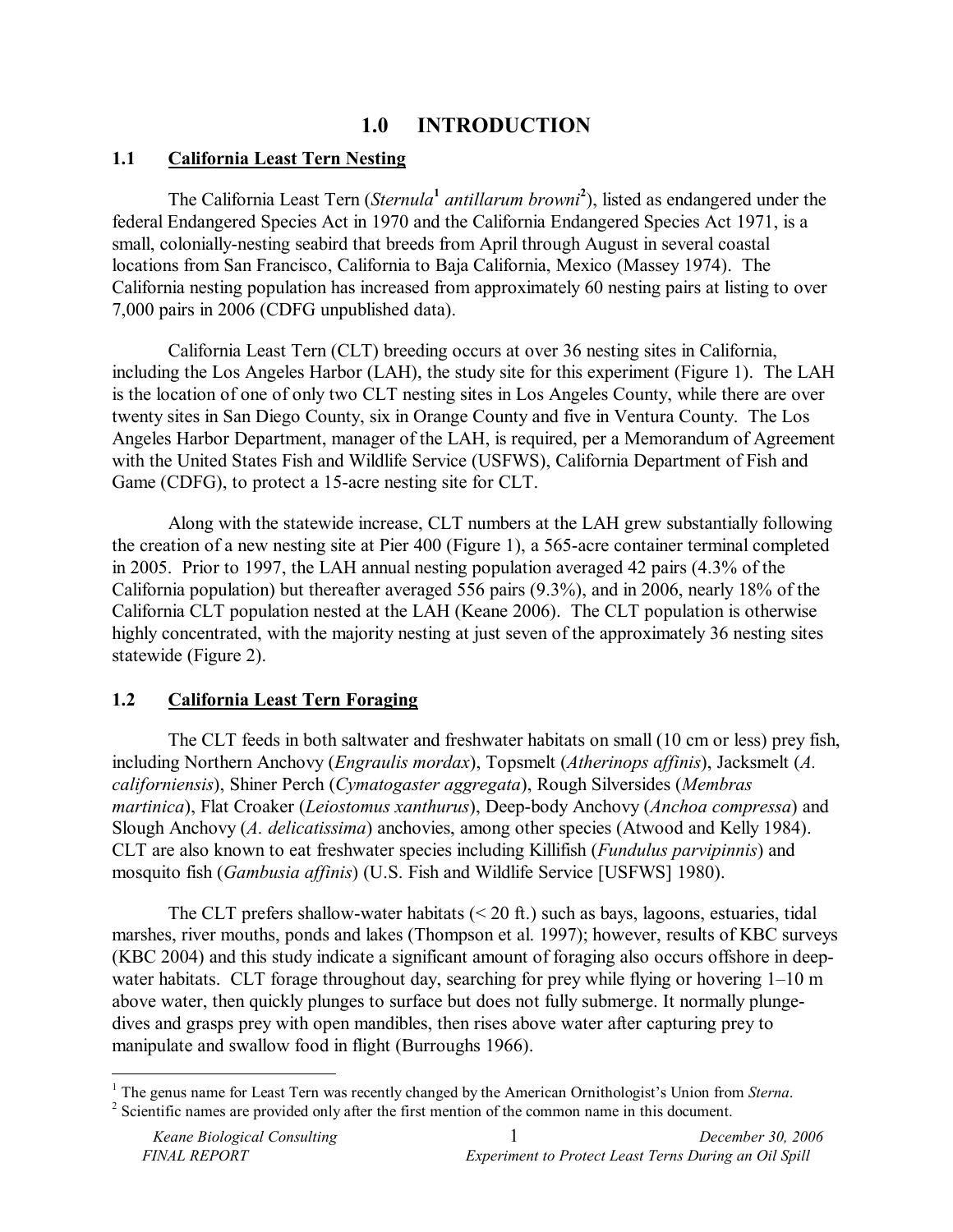

**Figure 1. Los Angeles Harbor and Location of Pier 400 California Least Tern Nesting Site** 



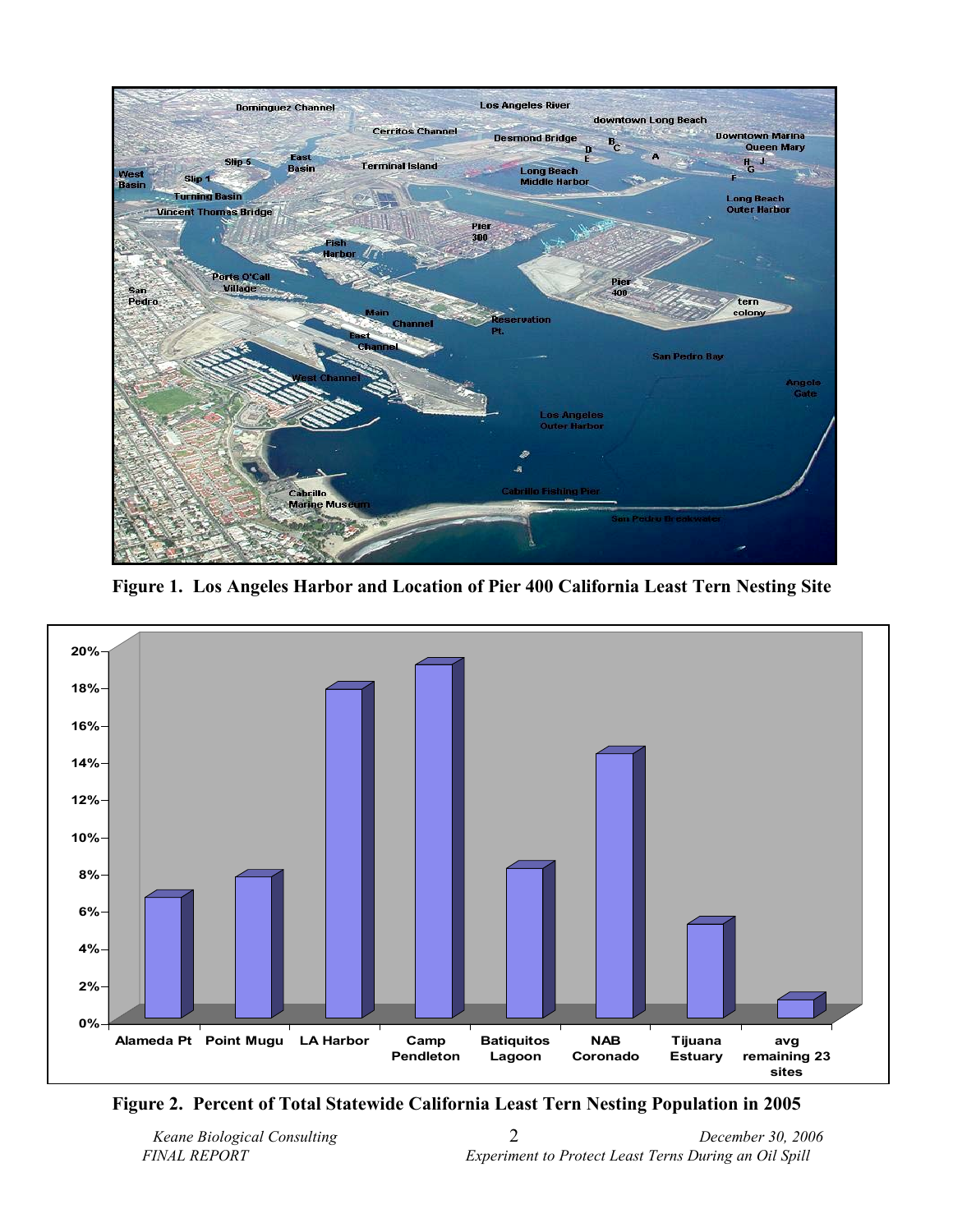In the early 1980's, Atwood and Minsky (1983) conducted foraging studies near three CLT nesting sites in southern California including Camp Pendleton, Venice Beach and Huntington Beach. Their study concluded that CLT foraging occurred up to 3 km from the nesting site but that 75% of foraging occurred within 1.2 km of nesting sites. Aside from that study, although CLT nest numbers and reproductive success have been quantified since 1973, other foraging studies were infrequent and seldom followed systematic data-collection methods.

During cursory surveys in the LAH during 1977, CLT were observed feeding in several locations (Atwood et al. 1977). More comprehensive surveys initiated in 1982 and repeated in 1984 and 1985 indicated that foraging activity was concentrated in shallow water, particularly east of and adjacent to the CLT nesting site located at that time on Pier 300 (Figure 1), with little activity in deeper, more distant water (Massey and Atwood 1984). The results of these studies and of foraging studies conducted elsewhere are summarized in Keane (1988).

In 1986 and 1987, the first study to systematically document foraging throughout the LAH was conducted (Cimberg 1987). It sampled 14 locations and found that foraging dives were most frequent east and south of the Pier 300 nesting site. Foraging dives were also frequent within 100 m of the San Pedro and Middle breakwaters.

A three-year study at four to eight CLT foraging locations in the LAH was conducted from 1994 through 1996, which revealed that foraging activity was highest east and south of the Pier 300 nesting site and at the Seaplane Lagoon and Cabrillo Beach (Keane 1996). Foraging surveys in 1998 through 2000 were limited to areas around the perimeter of Pier 400, where CLT had begun nesting in 1997; they no longer nested at Pier 300 (Keane 2000). Foraging activity was concentrated in different locations around Pier 400 each of the three years.

CLT foraging studies were also conducted from 1997 through 2005 for the Port of Long Beach located adjacent to and east of the LAH. These studies included two comparison locations in the LAH. Results indicated the highest level of foraging by far was in the shallow water adjacent to Pier 300, even though CLT were no longer nesting at this location (Keane 2005).

During the 2001, 2002 and 2003 CLT nesting seasons, KBC conducted weekly surveys at 18 to 27 sites throughout the LAH. Results of these surveys indicate that over 50% of CLT foraging dives occurred at the shallow water habitat area adjacent to Pier 300; however, foraging dives also occurred in deep water habitats. In addition, high numbers of transit flights over the breakwaters suggest that a substantial proportion of CLT foraging occurs outside the harbor in the open ocean (Keane 2004).

#### **1.3 Purpose and Need for Experiment**

During the 2004 Spill of National Significance (SONS) Drill in Long Beach and San Diego, California, oil industry personnel and representatives from the California Department of Fish and Game (CDFG) and USFWS discussed the above-described facts of CLT nesting and foraging. They recognized that, because the population is heavily concentrated, even a moderate sized spill could result in oiling and subsequent mortality to large numbers of CLT.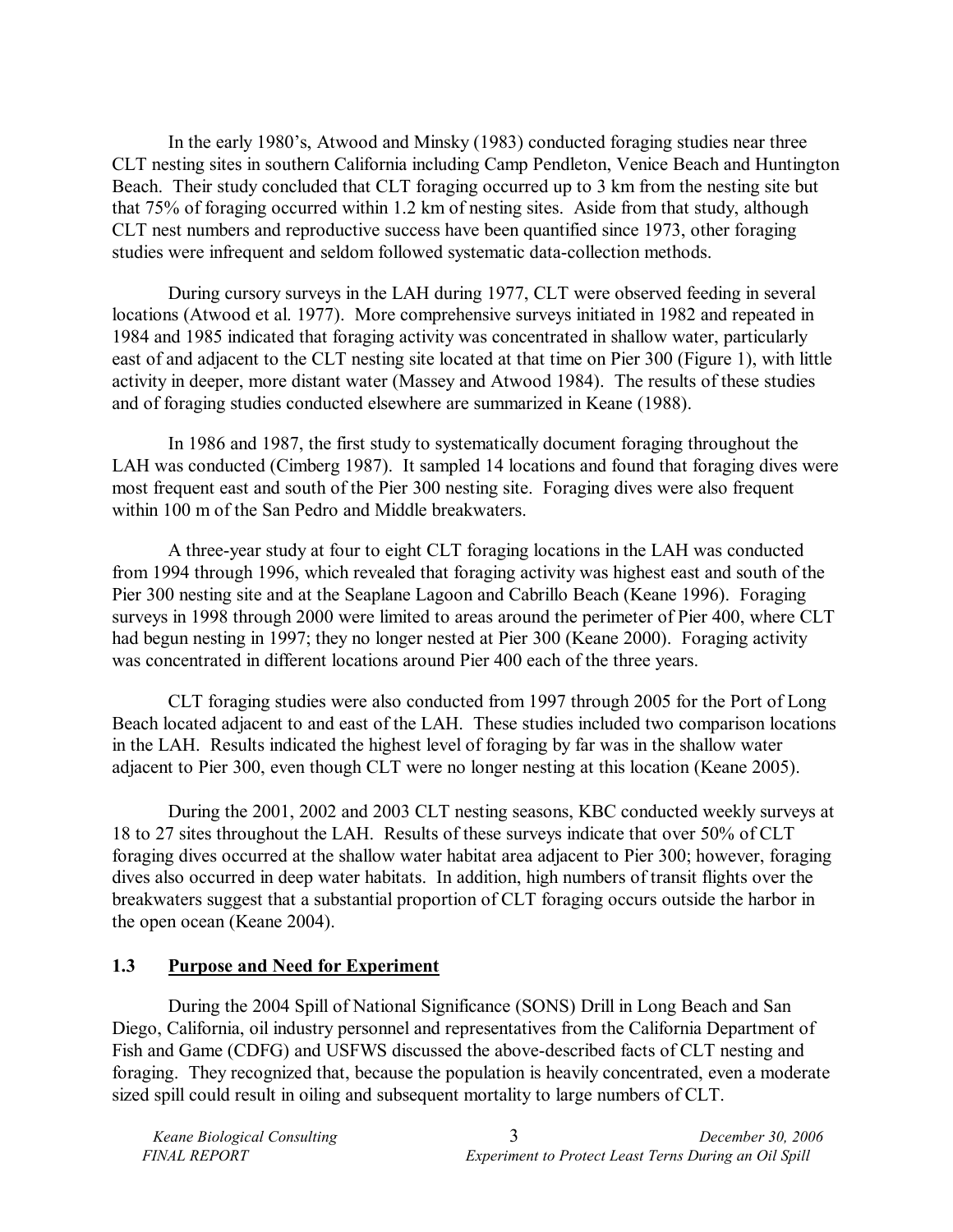KBC has attempted in the past to haze CLT from construction areas to deter them from nesting; these attempts were unsuccessful; thus, in the event of an oil spill at or near Los Angeles Harbor, hazing CLT from spill locations would not be an option. In addition, as indicated by the findings of Keane (2004), CLT forage extensively in the open ocean as well as at many other locations, and foraging areas may extend over several square miles of open water. Therefore, even if methods were developed to successfully haze CLT from foraging areas, a future oil spill may cover a large area of potential foraging habitat prior to containment, and it may be improbable to haze CLT from the entire area.

 In light of the above information, this experiment was designed to lure CLT to artificial foraging areas rather than to discourage CLT foraging at potential spill locations. In the 1970s, while conducting research on the foraging habits of CLT, Paul Kelly observed an unusual phenomenon. At Bolsa Chica Wetlands, Orange County Vector Control was preparing to treat an area with mosquito fish. They placed a cattle trough (round, about 14-feet in diameter, metal sided, approximately 2 to 3 feet deep), filled with water and fish, in close proximity to the Bolsa Chica CLT nesting site. The CLT discovered the food source immediately and began diving into the trough for fish. Many CLT fed from the trough for the next two days. Other larger terns nesting at Bolsa Chica (Caspian Tern [*Sterna caspia*] and Elegant Tern [*Sterna elegans*]) did not utilize the trough.

Subsequent to this observation, supplemental feeding of CLT was attempted in the late 1970ís during construction adjacent to the Santa Ana River mouth, just south of the Huntington Beach CLT nesting site. A depression approximately 20 feet in diameter and 2 to 3 feet deep was created with a bulldozer on some nearby flats, lined with black plastic and filled with water and mosquito fish. Again, CLT discovered the food source and several were observed diving into the artificial pool for mosquito fish.

Other studies conducted by wildlife rehabilitator Meryl Faulkner, a wildlife rehabilitor in San Diego, have also shown that CLT fledglings will forage in artificial pools (Meryl Faulkner, pers. comm.).

Thus, considering the fact that the CLT population is heavily concentrated in a few nesting sites and that an oil spill near one of these nesting areas could result in substantial mortality or at least in declines in CLT reproductive success, the CDFG Office of Oil Spill Prevention and Response (OSPR) requested that KBC design and conduct an artificial feeding experiment at a CLT nesting site. The goals of the experiment are to determine whether:

- 1) artificial feeding pools can be quickly obtained and deployed (filled with water and stocked with fish that will survive a minimum of three days, in numbers sufficient to feed CLT for three hours a day for three days) with minimal disturbance to nesting CLT;
- 2) CLT forage in artificial the pools to the extent it can be concluded that they may be successfully lured away from oil-contaminated waters in the event of a future oil spill near a CLT nesting site during the nesting season.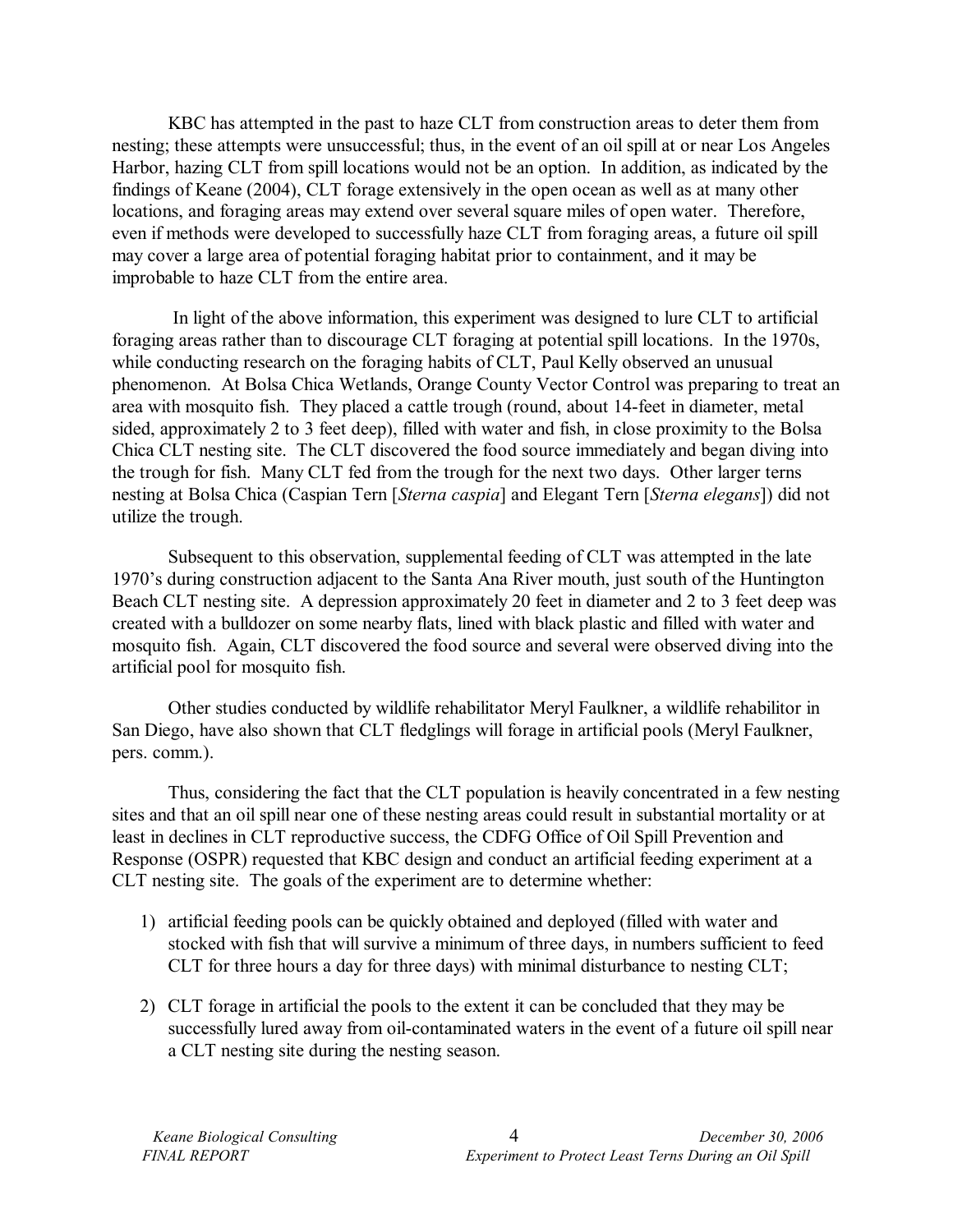# **2.0 STUDY METHODS**

### **2.1 Foraging Surveys at Preferred Foraging Areas**

KBC established three survey stations at known, preferred CLT foraging areas (PFAs) in the LAH, based on three years of surveys KBC conducted at 18 to 27 stations in the LAH, as discussed in Section 1.2. These areas, which supported the highest number of CLT foraging dives during the surveys, were the **Pier 300** shallow water habitat, the **inner elbow of Pier 400**, and the southeastern shore of Pier 400 **east of the nesting site** (labeled "F" in Figure 3).



**Figure 3. Preferred Foraging Area Stations and Transit Flight Stations** 

PFA vantage points were designed to include potential foraging habitat within view of the observer, reliable station access was established, and KBC biologists who have conducted the previous CLT foraging surveys were used to conduct the surveys. Foraging data sheets were prepared and instructions on how to complete the sheets were provided to each biologist.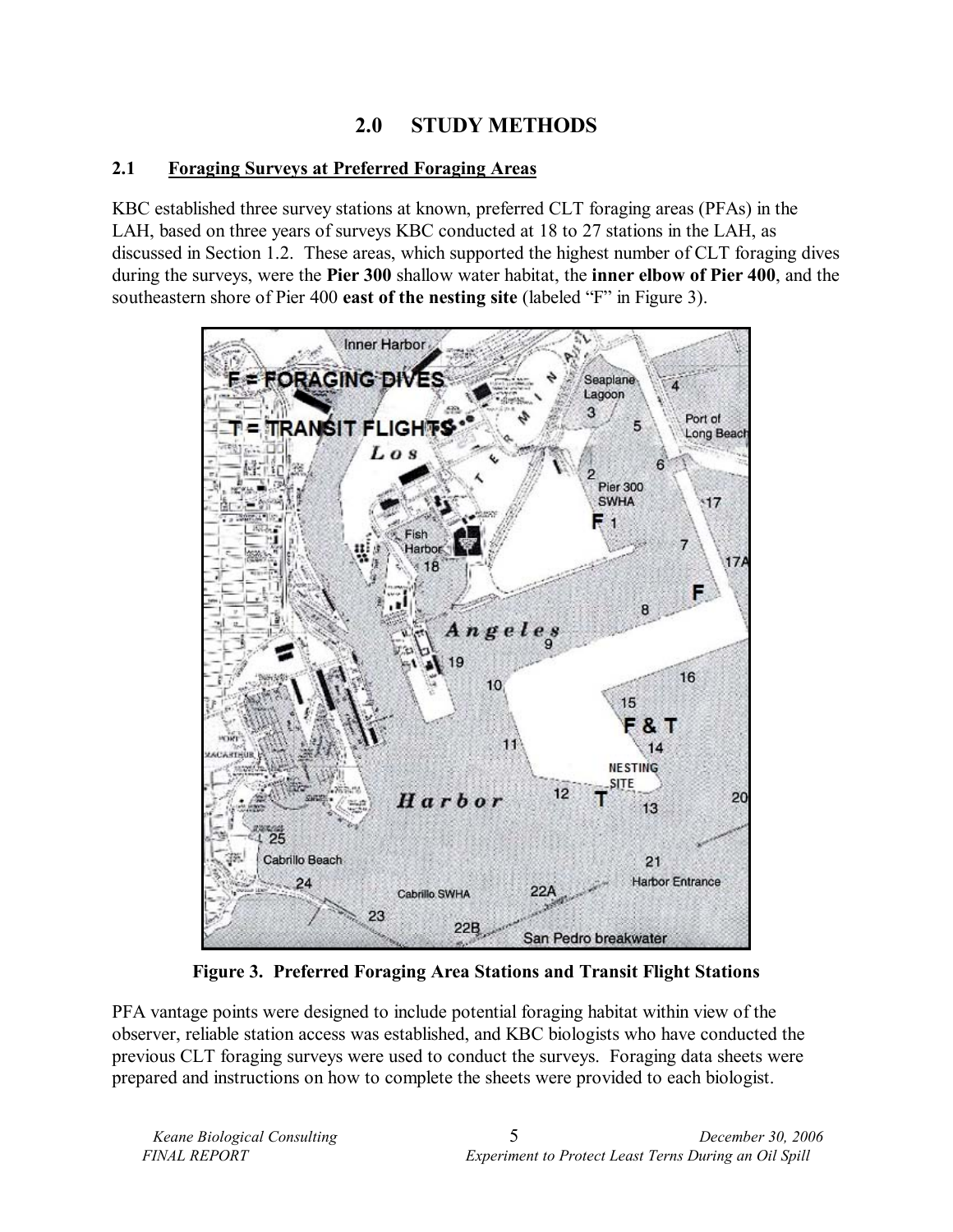The KBC study plan included a statistically valid number of CLT foraging surveys at PFAs prior to, during and following the supplemental feeding experiment so that the frequency of CLT foraging prior to, during and after the experiment could be statistically compared. It was hoped that statistical comparisons would demonstrate that CLT foraging dives were less frequent at PFAs during, as compared with prior to and after, the supplemental feeding program.

Three days of surveys prior to the experiment were conducted for two hours each day, beginning at 6 am. Each survey was 10 minutes in length, with a five-minute break in between each survey to ensure statistical independence and to minimize observer fatigue. Thus, a total of 24 separate 10-minute surveys at each of the PFAís was conducted prior to the experiment.

During each 10-minute survey at the PFA's, the number of foraging dives (plunge into water to capture prey) were recorded. No attempt was made to determine whether foraging dives were successful, as the fact that prey is often consumed quickly limits the ability to observe whether prey was captured. Foraging dives were recorded only if the bird hit the water; aborted dives were not counted. The survey time, observer, and weather variables were also recorded. Observations of other birds in the study area and other notes were recorded in the "Comments" column on the data sheet.

In addition to foraging surveys at the PFA's, the number of transit flights (direct flight one destination to another) were recorded at two locations adjacent to the nesting site (labeled "T" in Figure 3). One location was located just outside the eastern boundary of the nesting site (**east of nesting site**), and transit flights from the nesting site toward foraging areas to the east (such as in Long Beach Harbor) were counted here. The second location was the rip-rap south of the nesting site (**south rocks**), and transit flights from the nesting site toward foraging areas to the south (near the breakwater and beyond) were recorded here. The transit flight surveys were also 10-minutes in duration. Only CLT flying away from the nesting site were recorded so that foraging attempts would not be over-estimated by also counting CLT returning to the nesting site.

As discussed above, KBC hoped to continue foraging surveys at the PFAs and transit flight surveys during and following the experiment, and that data from the both the foraging surveys and transit surveys could be used to calculate and statistically compare among the mean number of foraging flights before, during and after the experiment, and among the mean number of transit flights before, during and after the experiment. We anticipated that mean foraging dives at PFAs and and mean transit flights from the nesting site would decline during the experiment due to an increase in foraging at the fish-stocked pools by at least some CLT, and that they would subsequently increase once again following the experiment.

However, as further discussed in the Results section, very few foraging attempts at the pools were observed during the experiment; thus, foraging surveys and transit surveys were continued during the experiment but surveys after the experiment were cancelled, and the infrequency of foraging at the pools rendered statistical comparisons unnecessary.

Data from each foraging and transit survey were entered into a Microsoft Excel 2000 spreadsheet, and the mean number of foraging dives and foraging terns for all surveys prior to the experiment and during the experiment were calculated for each of the PFAs. Data for transit flights were handled similarly.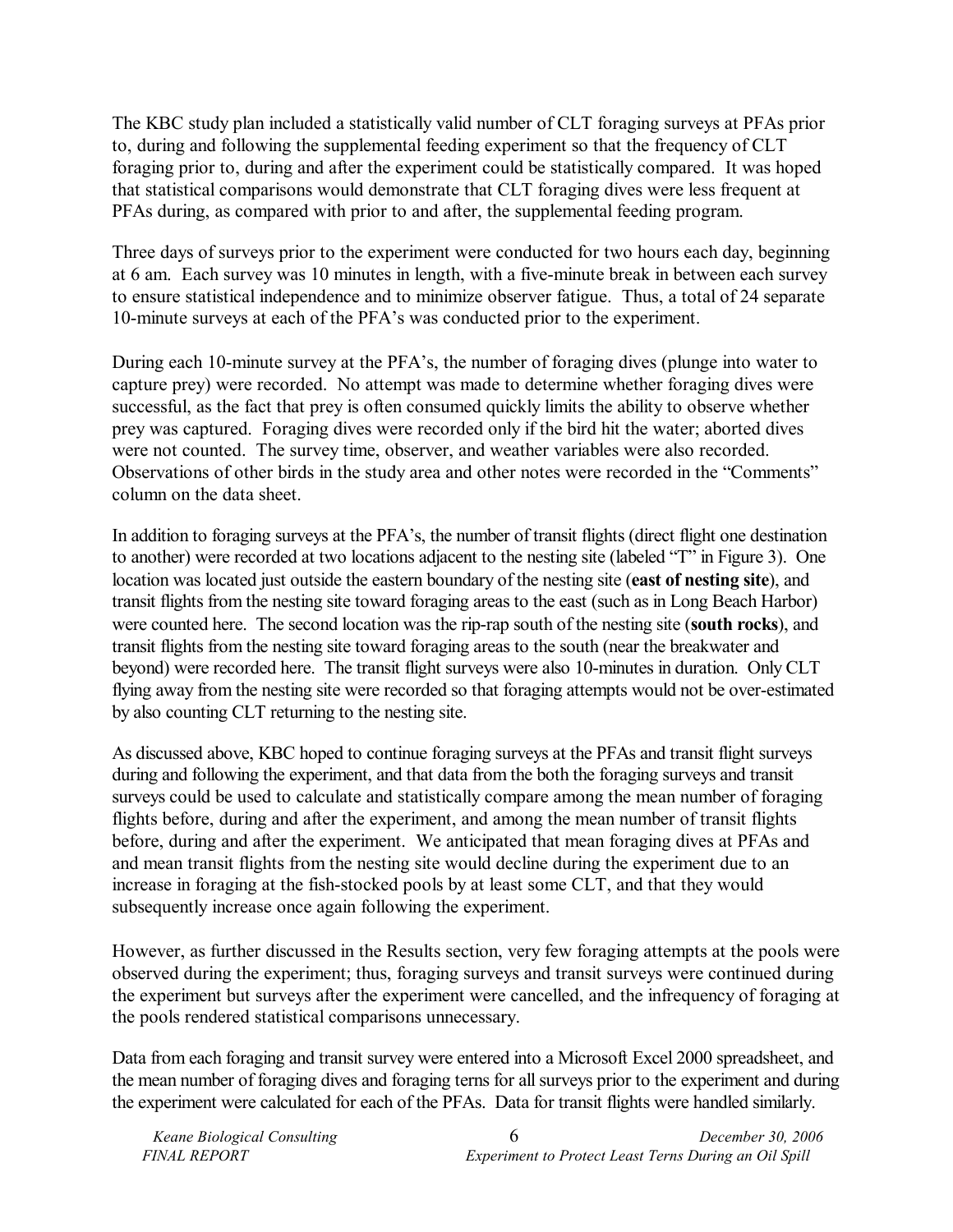We had planned to analyze the data using parametric statistics so that for each of the PFAs, means for foraging dives before the experiment could be statistically compared using paired t-test with means for foraging dives during the experiment. We hoped that such analyses would show a statistically significant difference in means due to a reduced number of foraging dives at the PFAs during the experiment as CLT shifted their preferred foraging to the pools. Similarly, we had hoped that means for transit flights conducted prior to the experiment would also be statistically higher than the means for transit flights during the experiment. However, as stated above, because of the limited extent of CLT foraging observed in the pools during the experiment, no statistical analyses were conducted.

### **2.2 Planning the Experiment**

Telephone conversations and emails among KBC, the California Department of Fish and Game office of Oil Spill Prevention and Response (OSPR), the Port of Los Angeles (POLA), and representatives assigned to CLT protection and management with the United States Fish and Wildlife Service (USFWS; Jack Fancher) and the California Department of Fish and Game (CDFG; Lyann Comrack) were conducted to allow all interested parties to assist with design of the experiment, and to ensure, following finalization of the experimental design, that consensus was obtained. Coordination with biologists that monitor the CLT site at Pier 400 was not necessary since KBC has been monitoring this nesting site for the past 15 years and is aware of prime locations at and near the nesting site where pools can be quickly deployed with minimal disturbance to nesting CLT. KBC is also aware of preferred CLT foraging areas in the harbor. KBC also discussed supply of mosquito fish () by Orange County Vector Control, which agreed to supply mosquito fish without cost to us. KBC also ordered all experimental supplies including fish, water pumps, fish pools, covers for the fish pools, fish food, etc. The experiment was designed to answer the following questions:

- 1) Does the creation of an artificial food source attract CLT to the extent that their foraging is reduced at known, preferred foraging areas?
- 2) How much is CLT foraging at known, preferred foraging areas reduced?
- 3) Can CLT be lured away from known, preferred foraging areas for three consecutive days?
- 4) Will the experiment work with a simple backyard pool, such as can be quickly purchased at a local department store?
- 5) Will the experiment work using readily available fish (e.g. mosquito fish or anchovies from bait barges?
- 6) How many pools and how many fish are needed to feed a specified number of CLT?

Because mosquito fish provide a lower caloric value than anchovies, because of the high energy needs of CLT chicks, and because of high chick mortality at Pier 400 in 2004 and 2005, KBC proposed that the experiment be conducted prior to chick hatching to minimize any experimental affect on survival of CLT chicks. In addition, because female CLT also have high energy needs during egg laying, we proposed that the experiment should begin at the end of peak egg-laying. Thus, the experiment was initiated in early June, prior to chick hatching, which began the  $9<sup>th</sup>$  of June, and following peak egg-laying, which occurred the week of May 20 (Keane 2006).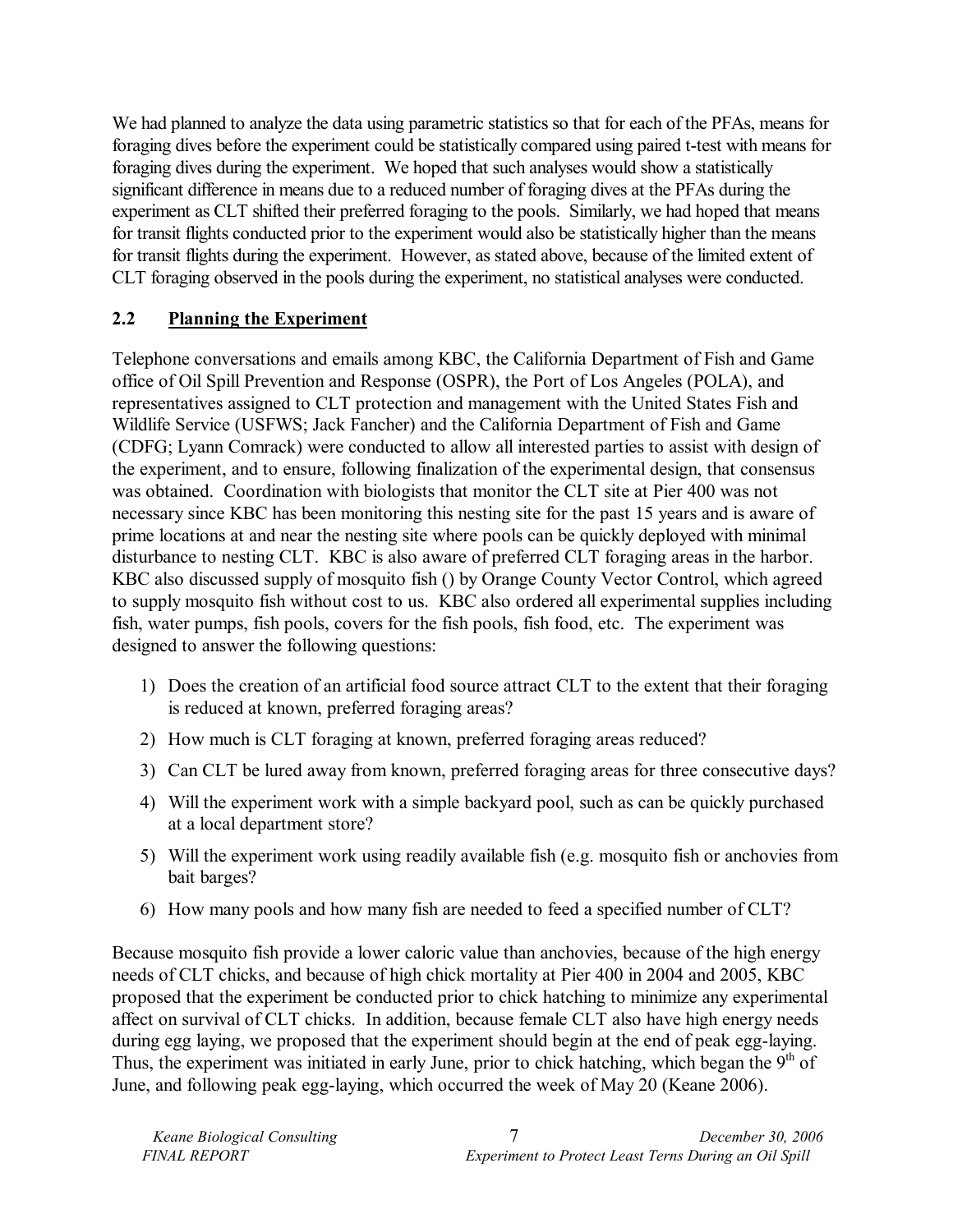#### **2.3 Setting up the Experiment**

KBC determined, and obtained consensus among interested parties discussed in Section 2.2, that the best location to place pools for the experiment was along the sandy road east of the fenced nesting site. This area is accessible by vehicle from a locked gate and thus convenient for placement of pools, filling the pools with water and delivery of mosquito fish. However, because a few CLT had nested here during previous years, KBC placed chick fencing face down in an area approximately 40 feet long and 20 feet wide where we planned to place the pools.

KBC and other interested parties debated the potential for using anchovies rather than mosquito fish since previous studies indicate they are the preferred prey item and because they have a higher caloric value than mosquito fish. However, salt water is more difficult to obtain than freshwater, and although it can be created from a kit, the primary reason we decided not to use anchovies was because of their inconsistent availability. During our LAH-wide surveys from 2001-2003, we visited LAH bait barges once weekly and interviewed the proprietors regarding the availability of anchovies. Some weeks, no anchovies were available at all; at other times, large anchovies (three inches in length or greater) were available but CLT-sized anchovies (less than three inches) were low in number or not available at all. Thus, we decided to use mosquito fish, which we knew from anecdotal evidence discussed above that CLT will take as prey.

Thus, KBC obtained three Clear-Water<sup>@</sup> wading pools, each eight feet in diameter and 18 inches deep, from K-Mart (Figure 4a). The had a light blue bottom which would allow for good visibility of mosquito fish. The Port of Los Angeles provided a water truck operated by Reyes Construction which filled the pools with freshwater (Figure 4b). As instructed by Orange County Vector Control, we then placed dechlorinator into each pool, per the amount and instructions provided on the bottle (Figures 4c and 4d).

The next morning, Orange County Vector Control District (OCVCD) arrived to stock the pools. We had hoped to install standing covers (tarps mounted on poles to allow air flow over the pools but render them invisible to CLT) to prevent depletion of fish in the pools by foraging terns prior to the experiment, and to remove the pool covers immediately prior to the experiment. However, because no CLT foraging was observed at the pools, covers were not applied.

Another larger (10-ft-diameter, 24 inches deep) Clear-Water<sup>@</sup> pool was added due to the lack of CLT foraging over the small (eight-ft diameter) pools, and a floating pool created from an inflatable raft purchased at Sports Authority was tethered to riprap east of the nesting site when no CLT foraging over the larger pool was observed. Water from the water truck, dechlorinator and fish were added to these pools per methods discussed above.

We fed the fish each day with goldfish food purchased at a local pet store, per the recommendation of OCVCD. At the end of the experiment, OCVCD returned to retrieve surviving mosquito fish.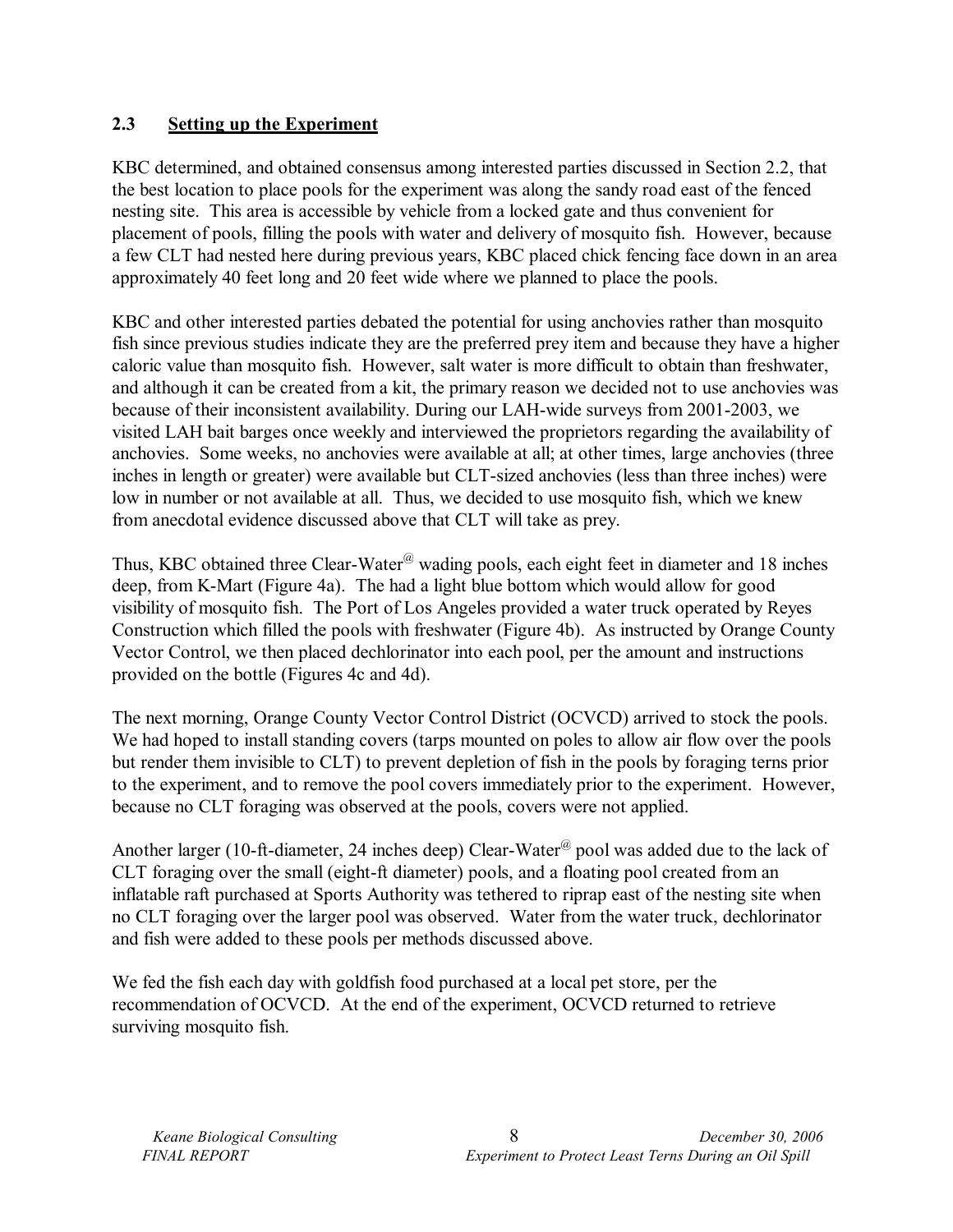

**Figure 4a. ClearWater Pools** Figure 4c. **Dechlorinator** 







**Figure 4b. Filling the Pools** Figure 4d. Adding Dechlorinator



**Figure 4e. Adding Mosquito Fish to the Pools**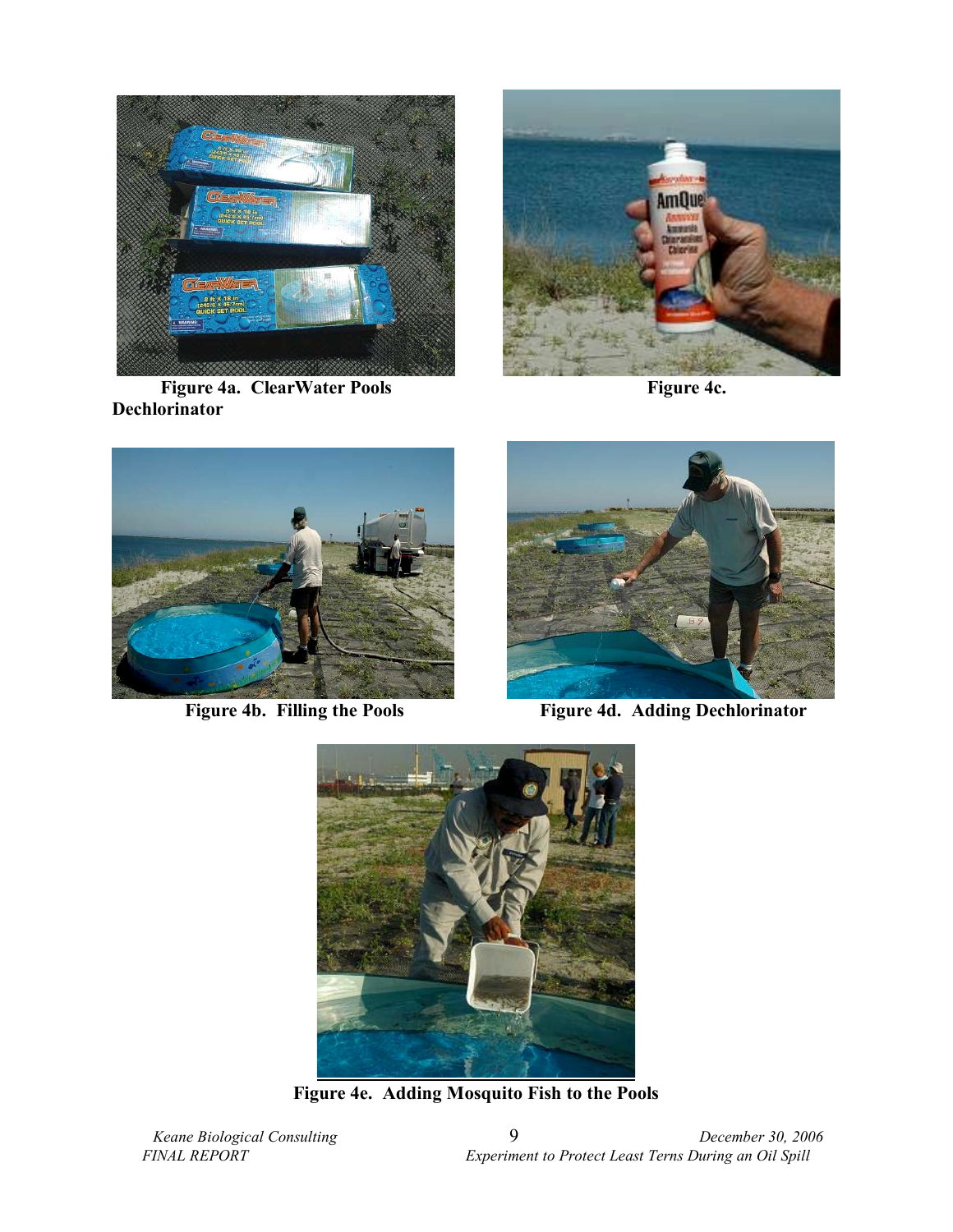### **FIGURE 4. SETTING UP THE EXPERIMENT, SMALL POOLS**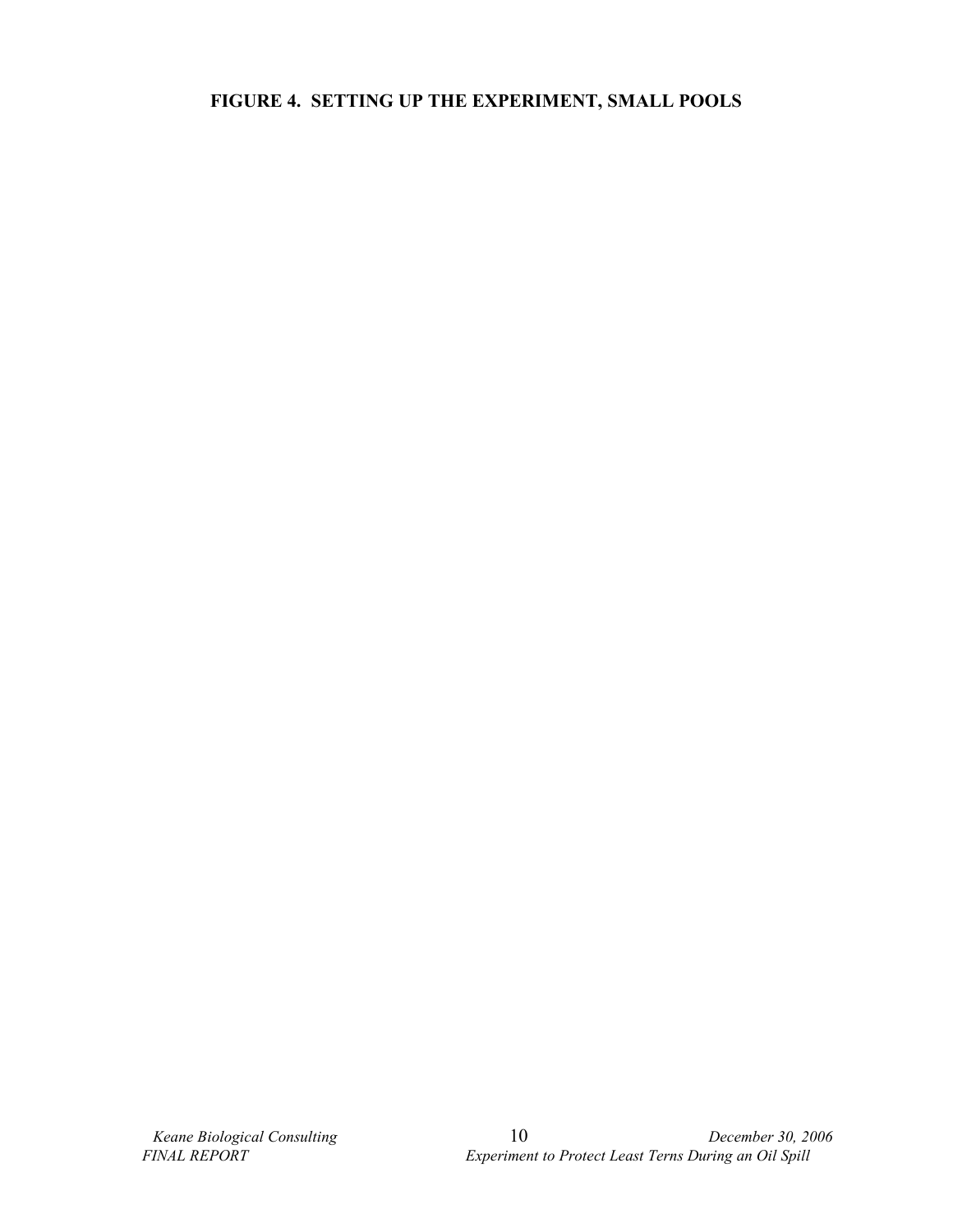### **2.4 Conducting the Experiment**

The morning of the fourth day of the project (following the three days of pre-experiment foraging surveys), biologists were deployed at the PFAs and transit flight stations and at the pools. Cell phones and/or hand-held short-wave radios were used to maintain contact among all biologists so that surveys can begin simultaneously. It was anticipated that once CLT begin foraging at the pools, foraging surveys would begin at the pools (similar to surveys prior to the experiment, eight 10-minute surveys would be conducted each of the three days of the experiment as well as at the PFAs and transit flight stations. Pools were to be covered prior to and following the experiment. Pools would not be covered during the five-minute break periods between the surveys so that CLT do not become confused about the availability of supplemental food. Pools were to be restocked with fish if necessary.

However, no CLT activity over the pools was observed during Day 1 of the experiment. We thus added two more pools, a larger pool 10 feet in diameter and three feet deep with a lighter bottom (Figure 5a), and an offshore pool (Figure 5b) and filled them with fresh water, dechlorinator and mosquito fish similar to the methods discussed above.



**Figure 5a. Large Pool** 



**Figure 5b. Offshore Pool**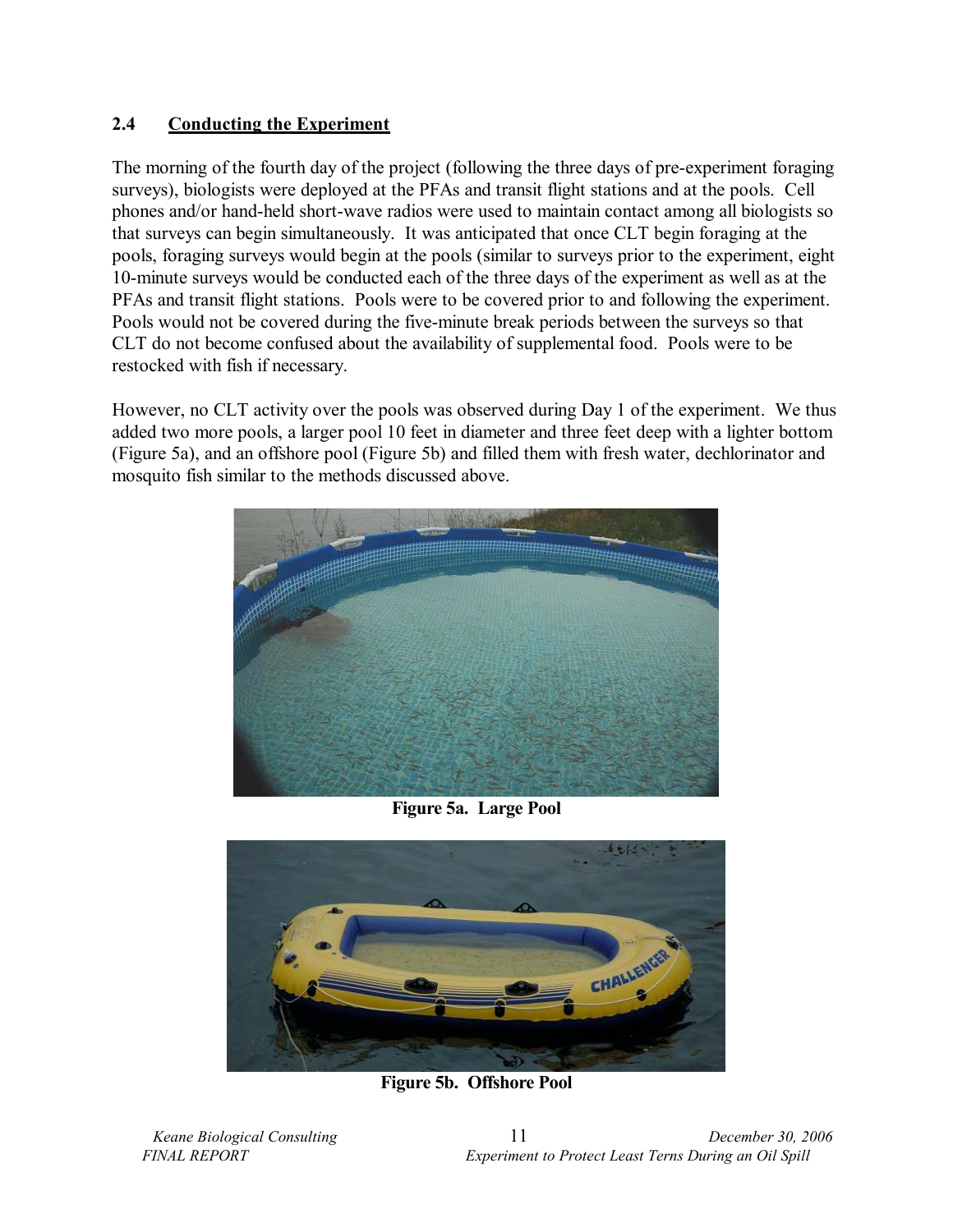# **3.0 RESULTS AND DISCUSSION**

As discussed above, no CLT foraging dives were observed over the two<sup>3</sup> eight-foot pools (small pools) pool during Day 1. No CLT foraging dives were observed at the small pools or at the newly-placed 10-foot (large) pool during Day 2 or at the offshore pool, which was subsequently stolen. However, on Day 3, when all three pools had become murky with green algae, one CLT was observed hovering over one of the small pools (Figure 6) and a total of four foraging dives into this pool was recorded over the course of eight 10-minute surveys on Day 3.

Orange County Vector Control assured us that the presence of algae would not affect the survival of mosquito fish. We suspected that algae may be a factor in CLT foraging at the pools (Figure 7); thus, we emptied one of the smaller pools and refilled it with freshwater and mosquito fish. Thereafter, we had three types of pools: one small pool murkey with algae, one large pool murky with algae and one small clear pool.

Over the following six days, we continued observations of CLT foraging dives for eight 10 minute surveys each day at the pools, for a total of 48 surveys. Results were as follows:

| Table 1. CET FUIREINE DIVES ACEADEMICHIAI I 0013        |                    |                    |             |
|---------------------------------------------------------|--------------------|--------------------|-------------|
| Treatment>                                              | <b>Small murky</b> | <b>Small clear</b> | Large murky |
| <b>TOTAL</b>                                            | 12                 |                    | 31          |
| <b>PERCENT of</b><br><b>TOTAL</b>                       | 32.4%              | 2.7%               | 83.8%       |
| <b>MEAN</b><br>(foraging dives per<br>10-minute survey) | 0.17               | 0.02               | 0.58        |

**Table 1. CLT Foraging Dives at Experimental Pools** 

In summary, a total of 44 CLT foraging dives (a minimum of seven successful) were recorded at the pools over 480 minutes. The highest number of foraging dives (31, or 83.8% of the total) was observed at the large pool (Figures 8a and 8b). Whether or not this was because the pool provided a wider area of potential foraging habitat or because of some other factor is not clear. The large pool was murky with algae similar to the small murky pool; thus, the presence of algae was likely not a factor in foraging preference between the small murky pool (Figure 8) and large murky pool. However, it is apparent that the murkiness enhanced the suitability of foraging habitat, since only one dive was recorded at the small, clear pool. We hypothesized that this is because, although mosquito fish were very visible with the backgrounds of the large and small pools, CLT were also visible as potential predators to the mosquito fish when the pools were clear. This is supported by the fact that mosquito fish would swim to the other side or the bottom of the pool when people approached the edge of the pool. Thus, it is our conclusion that CLT did not forage at the clear pools because they were aware that fish would be unavailable as prey.

 $\overline{a}$ 

<sup>&</sup>lt;sup>3</sup> One of the smaller pools developed a leak and was not replaced; thereafter, a total of three pools (two small (8-ft) diameter) pools and one large (10-ft diameter) pool) were used.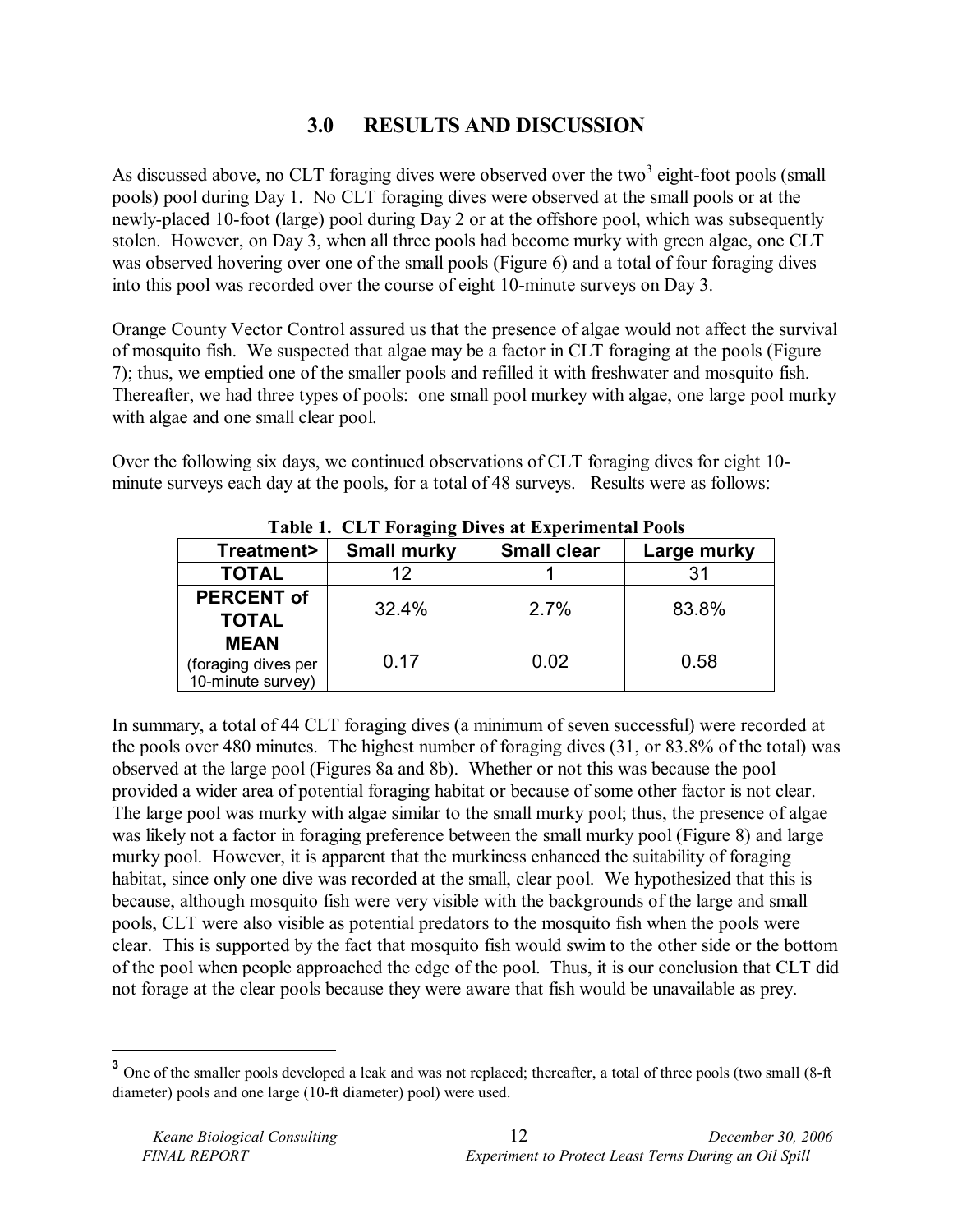

**Figure 6. Dive into Small Pool** 



**Figure 7. Algae Growth in Small Pool** 



 *Keane Biological Consulting* 13 *December 30, 2006 Experiment to Protect Least Terns During an Oil Spill*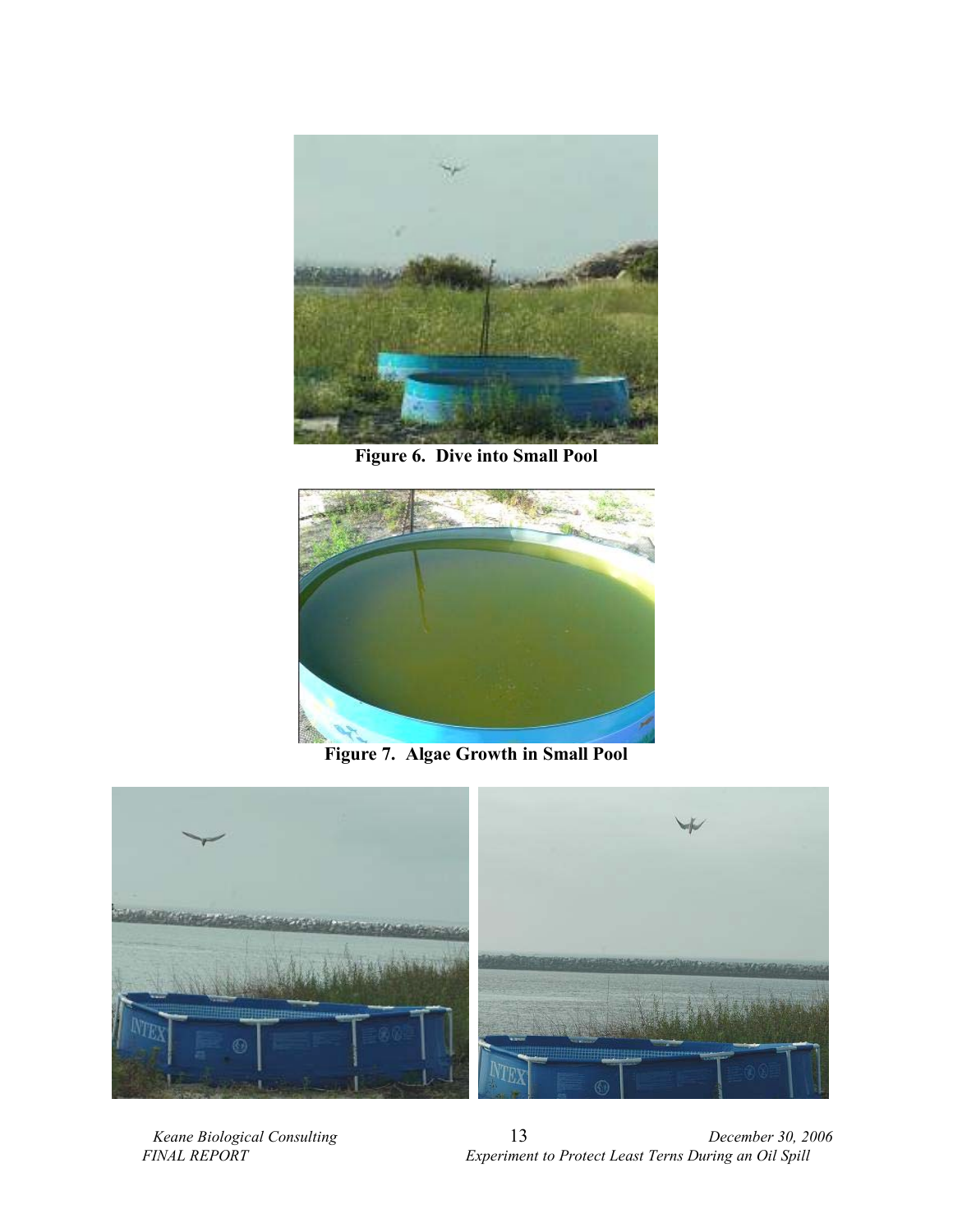#### **Figure 8a and 8b. Foraging Dives into Large Pool**

Tables 2a and 2b summarize results of surveys at the PFAs before and during the experiment:

| Table 2a. CETT utaging Dives at ITAS Delote Experiment |                 |                |                                |  |
|--------------------------------------------------------|-----------------|----------------|--------------------------------|--|
| <b>PFA</b><br>(see Figure 3)>                          | <b>Pier 300</b> | Pier 400 elbow | East of<br><b>Nesting Site</b> |  |
| <b>TOTAL</b>                                           | 464             | 86             | 85                             |  |
| <b>PERCENT of TOTAL</b>                                | 73.07%          | 13.54%         | 13.39%                         |  |
| <b>MEAN</b>                                            |                 |                |                                |  |
| (foraging dives per 10-<br>minute survey)              | 19.33           | 3.58           | 3.54                           |  |

**Table 2a. CLT Foraging Dives at PFAs Before Experiment** 

**Table 2b. CLT Foraging Dives at PFAs During Experiment** 

| <b>PFA</b><br>(see Figure 3)>                            | <b>Pier 300</b> | Pier 400 elbow | East of<br><b>Nesting Site</b> |
|----------------------------------------------------------|-----------------|----------------|--------------------------------|
| <b>TOTAL</b>                                             | 171             | 132            | 46                             |
| <b>PERCENT of TOTAL</b>                                  | 49.0%           | 37.8%          | 13.2%                          |
| <b>MEAN</b><br>(foraging dives per 10-<br>minute survey) | 7.13            | 5.50           | 1.92                           |

Although the total number of foraging dives recorded at PFAs declined during the experiment, foraging at the pools cannot explain this decrease (see Table 1). It is likely that chick hatching was beginning during this time, and CLT were shifting foraging closer to other areas (see below).

Tables 3a and 3b summarize results of surveys at transit flight stations before and during the experiment:

| Tuble our CET Trumble I hence Delote Experiment   |                              |                                |  |
|---------------------------------------------------|------------------------------|--------------------------------|--|
| <b>Transit Flight Station</b><br>(see Figure 3)>  | <b>South</b><br><b>Rocks</b> | East of<br><b>Nesting Site</b> |  |
| <b>TOTAL</b>                                      | 629                          | 148                            |  |
| <b>PERCENT of TOTAL</b>                           | 81.0%                        | 19.0%                          |  |
| MEAN<br>(transit flights per 10-minute<br>survey) | 26.21                        | 6.17                           |  |

**Table 3a. CLT Transit Flights Before Experiment** 

|  |  |  |  | Table 3b. CLT Transit Flights During Experiment |
|--|--|--|--|-------------------------------------------------|
|--|--|--|--|-------------------------------------------------|

| <b>Transit3 Flight</b><br><b>Station</b><br>(see Figure 3)> | <b>South</b><br><b>Rocks</b> | East of<br><b>Nesting Site</b> |
|-------------------------------------------------------------|------------------------------|--------------------------------|
| <b>TOTAL</b>                                                | 1277                         | 137                            |
| <b>PERCENT of TOTAL</b>                                     | 90.3%                        | 9.7%                           |
| <b>MEAN</b><br>(transit flights per 10-minute<br>survey)    | 53.21                        | 5.71                           |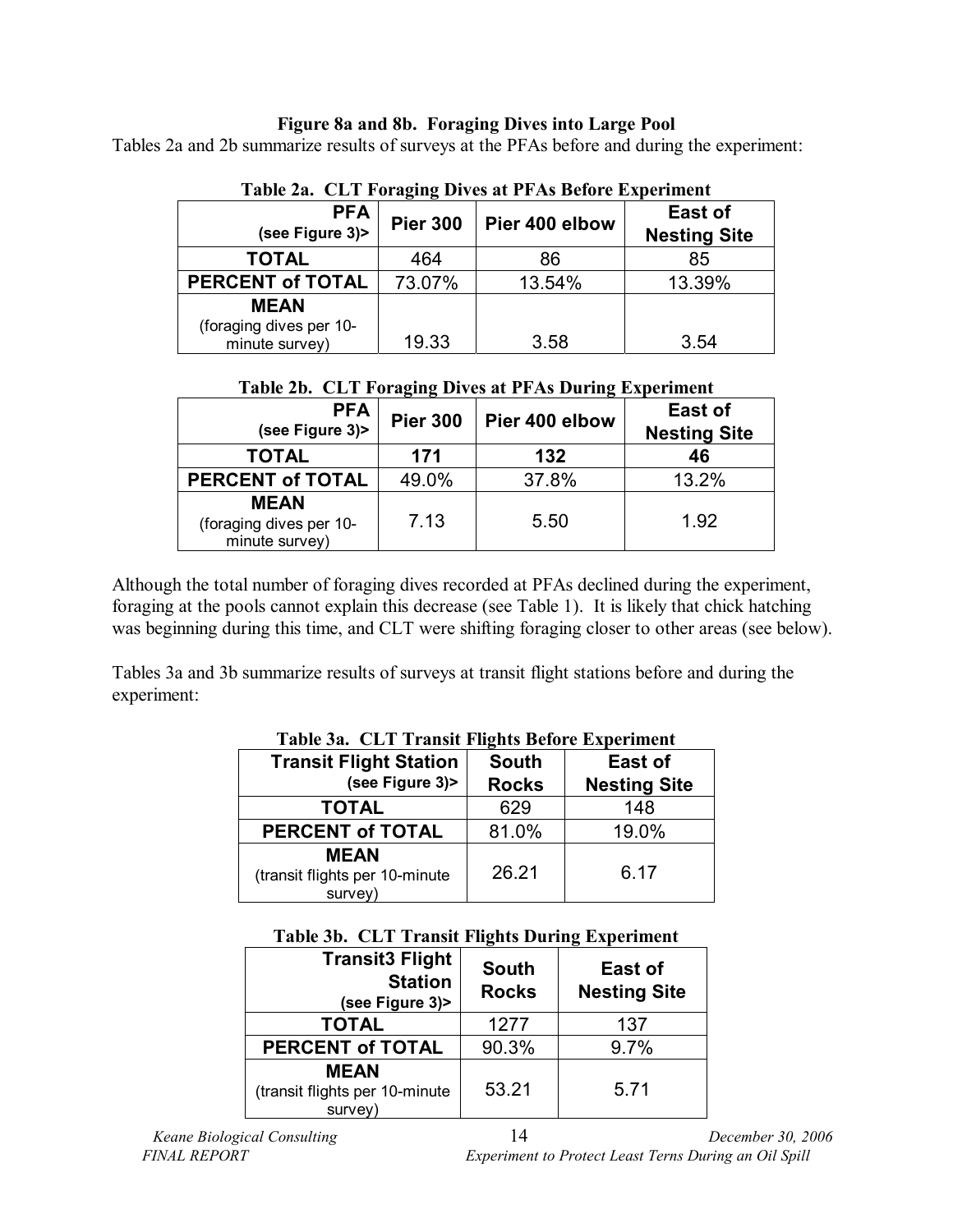The total number of transit flights over the south rocks toward the LAH breakwaters and beyond during the experiment were nearly twice the total before the experiment, indicating that CLT shifted foraging to areas offshore during this period, likely because of a change in availability of potential prey items outside the LAH and/or near LAH breakwaters. The difference cannot be explained by CLT chick hatching, since only 30 chicks had hatched by the third day of the experiment.

No other species (Elegant Tern, Caspian Tern, or gulls) showed any interest in the pools throughout the entire survey period, despite periodic flyovers.

In summary:

- 1) Some CLT will use and successfully obtain fish from the pools.
- 2) The pools with clear water were not as attractive to CLT as pools with a heavy growth of green algae.
- 3) Size matters. There were more CLT dives into the large (10-ft diameter) murky pool than the smaller (8-ft diameter) murky pool.
- 4) The intensity of foraging never exceeded more than four dives per 10-minute survey. Thus, in the event of an oil spill, the pools would not be successful in diverting large numbers of CLT from oil spill areas. However, if the oil spill is in a PFA and it affects the availability of CLT prey, it's possible the pools would become more heavily used.

# **4.0 RECOMMENDATIONS**

Given the fact that little CLT foraging was observed at the pools, other methods need to be developed to lure CLT away from foraging at an area affected by an oil spill. One idea, if the spill is not extensive, is to use tethered Peregrine Falcons (*Falco peregrinus*) provided by licensed falconers on vessels or buoys at the oil spill. CLT are known to leave their nesting sites in response to the presence of a Peregrine Falcon; whether or not this would work at foraging areas remains unknown.

Another idea is to try the feeding experiment once again but to try:

- 1) a larger pool, perhaps one created using a depression created by a construction vehicle and lined with plastic tarp;
- 2) a pool stocked with anchovies rather than mosquito fish. Perhaps anchovies eggs could be obtained several months prior to the experiment, hatched and raised to the point they are of sufficient size for CLT prey.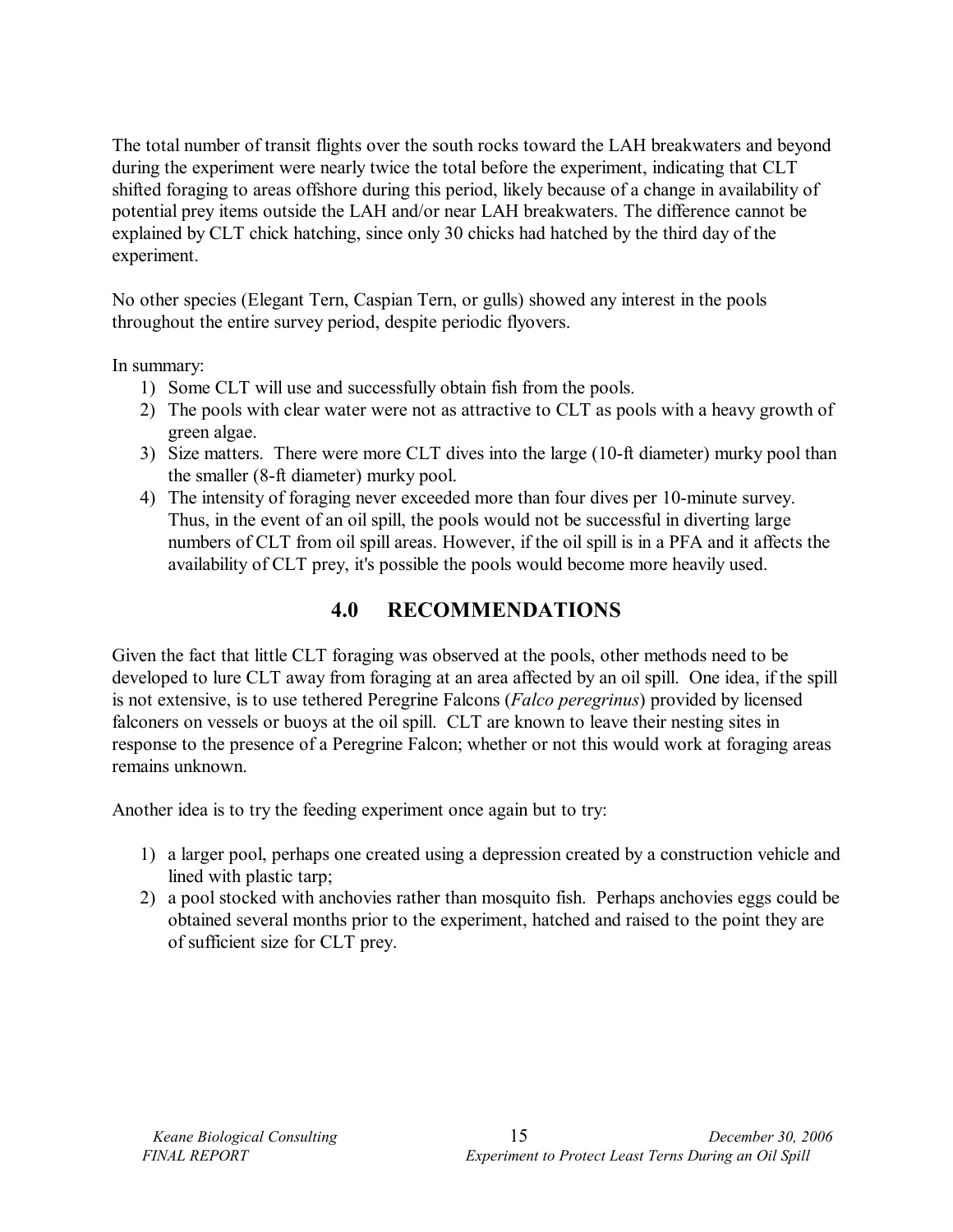## **5.0 ACKNOWLEDGEMENTS**

KBC thanks Steve Hampton of the CDFG Office of Oil Spill Prevention and Response for funding this study. We also thank Jack Fancher of the USFWS; Lyann Comrack of CDFG; and Kathryn Curtis, Lena Maun DeSantis, and Ralph Appy of the Los Angeles Harbor Department Environmental Management Division; and Dr. Charles Collins of California State University Long Beach for their valuable input and assistance with the experimental design. We thank John Foxworthy of the Los Angeles Harbor Department Engineering Division for funding the water truck for filling the pools, and Clint Larison (project manager) and Bernie Hernandez (water truck operator extraordinaire!) for providing the water to fill the pools. Finally, we thank the Orange County Department of Vector Control for providing, without cost, the mosquito fish for the experiment.

### **6.0 LITERATURE CITED**

- Atwood, J.L., P.D. Jorgensen, R.M. Jurek, and T.D. Manolis. 1977. California least tern census and nesting survey, 1977. State of California, The Resources Agency, Department of Fish and Game, Sacramento, CA.
- Atwood, J.L., and P. R. Kelly 1984. Fish dropped on breeding colonies as indicators of Least Tern food habits. Wilson Bull. 96: 34–47.
- Atwood, J.L. and D.E. Minsky. 1983. Least tern foraging ecology at three major California breeding colonies. Western Birds 14:57-72.
- Burroughs, R.C. 1966. A study of the breeding biology of Least Terns on Nantucket Island. M.S. thesis, Univ. of Massachusetts, Amherst.
- CDFG. Unpublished data—California Least Tern annual nesting data compiled by California Department of Fish and Game scientific aides. Some annual reports are available at http://www.dfg.ca.gov/hcpb/cgi-bin/read\_one.asp?specy=birds&idNum=56.
- Cimberg, R.L. 1987. Least tern foraging studies at fixed stations in the Los Angeles Harbor, 1986-1987. In *Biological Baseline and Ecological Evaluation of Existing Habitats in Los Angeles Harbor and Adjacent Waters*. MEC Analytical Systems, Inc. 1988. Volume III: Appendices. Prepared for the Port of Los Angeles, Environmental Division.
- Faulkner. M. 2006. Wildlife Rehabilitator. Personal communication regarding California Least Tern fledglings foraging in artificial pools. Emails February 2006.
- Keane, K. 1988. History of Least Tern Foraging Studies in the Los Angeles Harbor and Vicinity. In: MEC Analytical Consultants. Biological baseline and ecological evaluation of existing habitats in Los Angeles Harbor and adjacent waters. Final Report Vol. III. Appendices, September. Prepared for the Port of Los Angeles, Environmental Management Division.